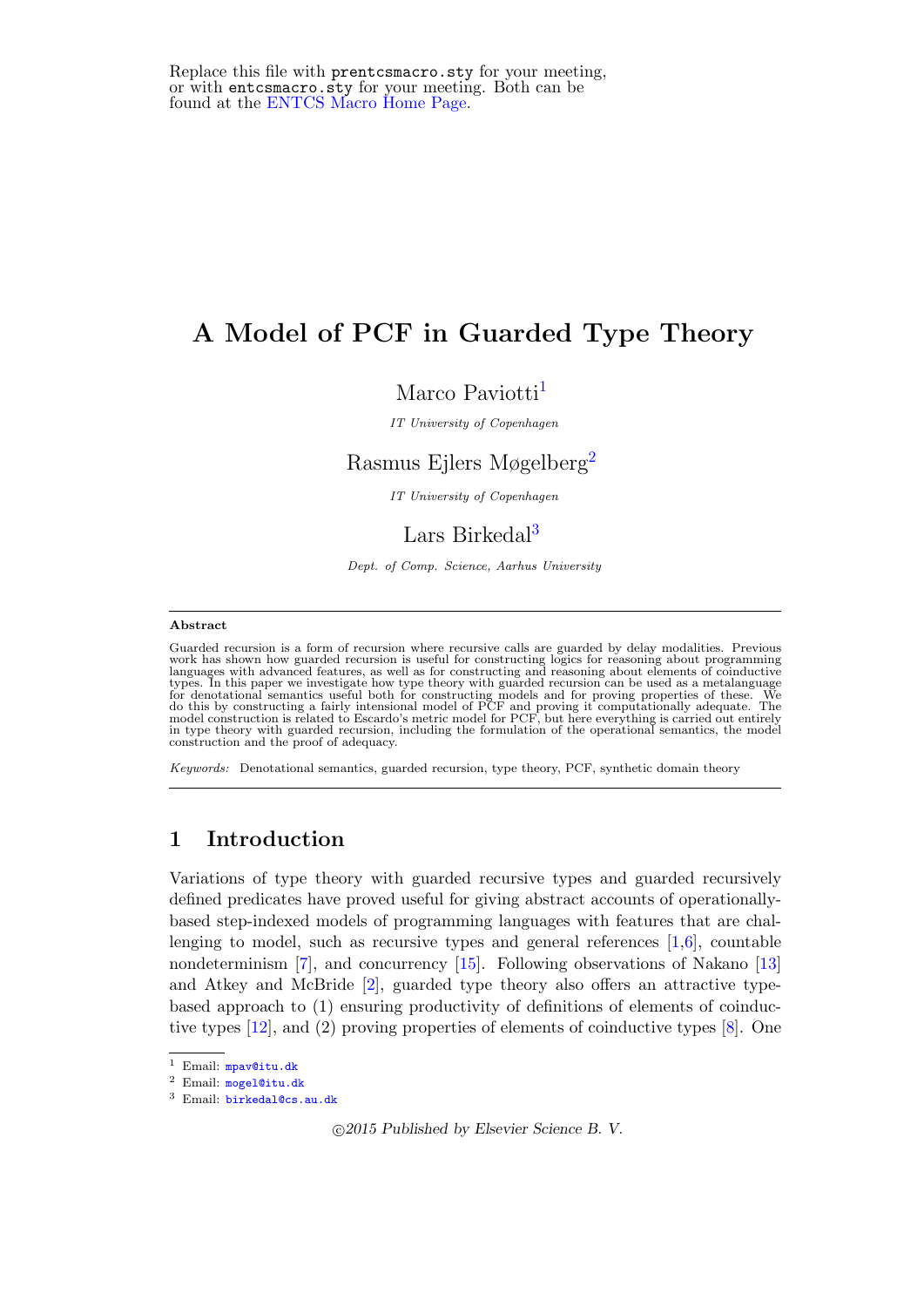of the key features of guarded type theory is a modality on types, denoted  $\triangleright$  and pronounced 'later'. This modality is used to guard recursive definitions and the intuition is that elements of type  $\triangleright A$  are elements of A only available one time step from now.

In this paper, we initiate an exploration of the use of guarded type theory for denotational semantics and use it to further test guarded type theory. More specifically, we present a model of PCF in guarded dependent type theory. To do so we, of course, need a way to represent possibly diverging computations in type theory. Here we follow earlier work of Escardo [\[10\]](#page-16-3) and Capretta [\[9\]](#page-16-4) and use a lifting monad L, which allows us to represent a possibly diverging computation of type X by a function into  $L(X)$ . In Capretta's work, L is defined using coinductive types. Here, instead, we use a guarded recursive type to define L. Using this approach we get a fairly intensional model of PCF which, intuitively keeps track of the number of computation steps, similar to  $[10]$ . We show this formally by proving that the denotational model is adequate with respect to a step-counting operational semantics. The definition of this step-counting operational semantics is delicate — to be able to show adequacy the steps in the operational semantics have to correspond to the abstract notion of time-steps used in the guarded type theory via the  $\triangleright$  operator. Our adequacy result is related to one given by Escardo in [\[10\]](#page-16-3). To show adequacy, we define the operational semantics in guarded type theory and also define a logical relation in guarded type theory to relate the operational and denotational semantics. To carry out the logical relations proof, we make crucial use of some novel features of guarded dependent type theory recently proposed in [\[8\]](#page-15-4), which, intuitively, allow us to reason now about elements that are only available later.

The adequacy result of this paper may be seen as a version of Plotkin's classic result from domain theory [\[14\]](#page-16-5) set in guarded type theory. There has been work to formalise domain theory in Coq  $[4]$ , however, this is difficult due to the use of classical mathematics. In fact, [\[4\]](#page-15-5) uses a coinductively defined lifting monad similar to that of Capretta [\[9\]](#page-16-4). We believe that guarded type theory is more suitable for encoding in proof assistants such as Coq or Agda, and thus this work can be seen as a step towards enabling the use of the models for formal reasoning.

The remainder of the paper is organized as follows. In Section [2](#page-1-0) we recall the core parts of guarded dependent type theory and the model thereof in the topos of trees  $[6,8]$  $[6,8]$ . Then we define a step-counting operational semantics of PCF in Section [3](#page-3-0) and the denotational semantics is defined in Section [4.](#page-6-0) We prove adequacy in Section [5.](#page-9-0) In Section [6](#page-13-0) we use the topos of trees model of the guarded type theory to summarize briefly what the results proved in guarded type theory mean externally, in standard set theory. Finally, we conclude and discuss future work in Section [7.](#page-14-0)

# <span id="page-1-0"></span>2 Guarded recursion

In this paper we work in a type theory with dependent types, natural numbers, inductive types and guarded recursion. The presentation of the paper will be informal, but the results of the paper can be formalised in gDTT as presented in [\[8\]](#page-15-4).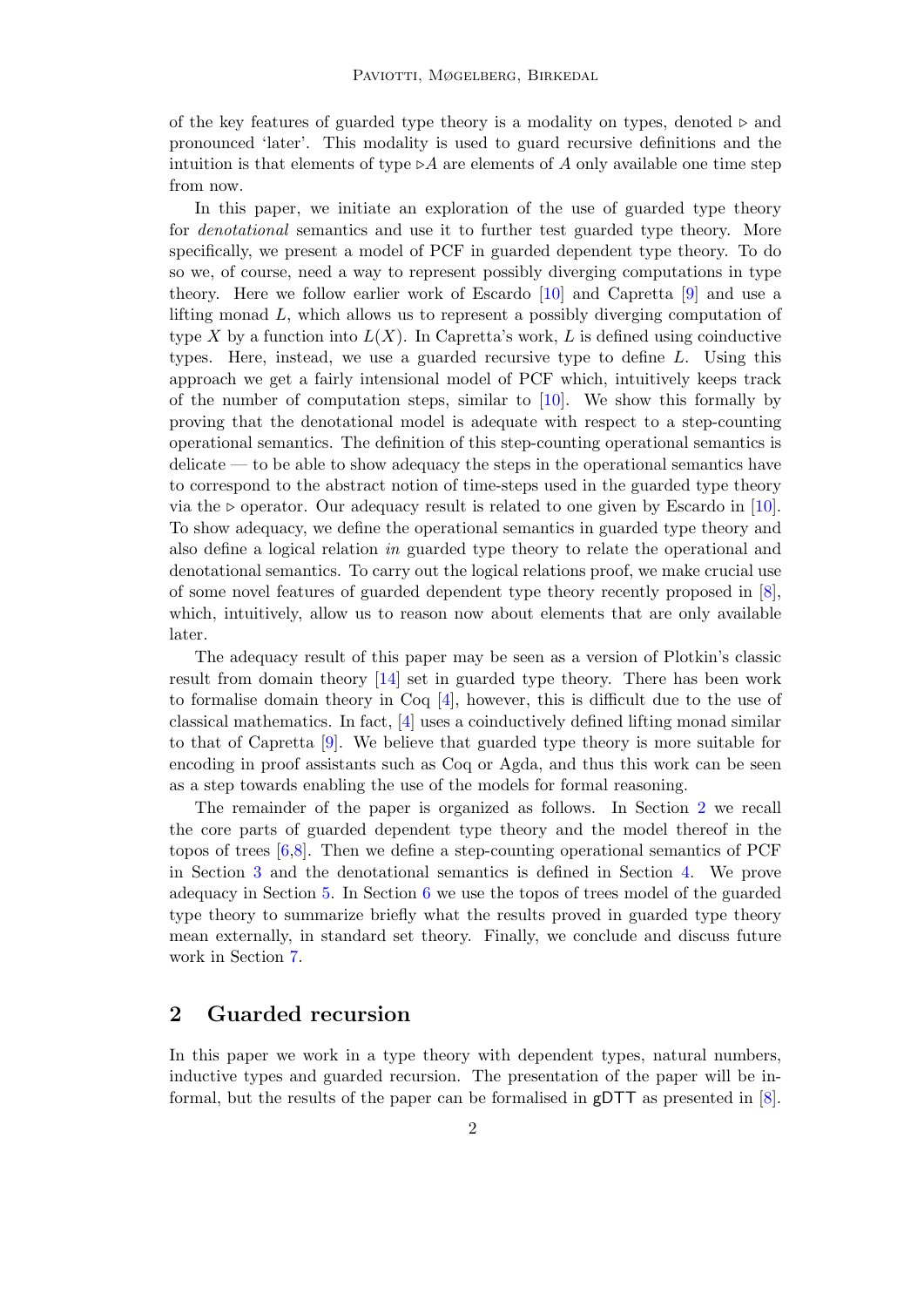We start by recalling the core of this type theory (as described in  $[6]$ ), introducing further constructions later on as needed.

A guarded recursive definition is a recursive definition where the recursive calls are guarded by time steps. The time steps are introduced via a type modality  $\triangleright$ pronounced 'later'. If A is a type then  $\triangleright A$  is the type of elements of A available only one time step from now. The type constructor  $\triangleright$  is an applicative functor in the sense of [\[11\]](#page-16-6), which means that there is a term next:  $A \rightarrow \triangleright A$  freezing an element of  $A$  so that it can be used one time step from now, and a 'later application'  $\mathcal{L}: \mathcal{D}(A \to B) \to \mathcal{D}A \to \mathcal{D}B$  written infix, satisfying next(f)  $\mathcal{D}$  next(t) = next(f(t)) among other axioms (see also [\[5\]](#page-15-6)). In particular,  $\triangleright$  extends to a functor mapping  $f: A \to B$  to  $\lambda x: \triangleright A$ . next $(f) \circledast x$ .

Recursion on the level of terms is given by a fixed point operator fix: ( $\triangleright A \rightarrow$ A)  $\rightarrow$  A satisfying  $f(\operatorname{next}(\operatorname{fix}(f))) = \operatorname{fix}(f)$ . Intuitively, fix can compute the fixed point of any recursive definition, as long as that definition will only look at its argument later. This fixed point combinator is particularly useful in connection with guarded recursive types, i.e., types where the recursion variable occurs only guarded under  $a \triangleright as$ , e.g., in the type of guarded streams:

$$
\mathrm{Str}_A^g\simeq A\times \triangleright \mathrm{Str}_A^g
$$

The cons operation cons<sup>g</sup> for  $\text{Str}_A^g$  has type  $A \to \triangleright \text{Str}_A^g \to \text{Str}_A^g$ . Hence, we can define, e.g., constant streams as constant  $a = \text{fix}(\lambda xs : \triangleright \text{Str}^g_A \cdot \text{cons}^g \ a\ xs).$ 

Guarded recursive types can be constructed using universes and fix as we now describe [\[5\]](#page-15-6). We shall assume a universe type  $\mathcal U$  closed under both binary and dependent sums and products as usual, and containing a type of natural numbers. We write N for the code of natural numbers satisfying  $El(N) \simeq N$  and likewise  $\widetilde{\times}$  for the code of binary products satisfying  $\text{El}(A \times B) \simeq \text{El}(A) \times \text{El}(B)$ . The universe is also closed under  $\triangleright$  in the sense that there exists an  $\widehat{\triangleright}$ :  $\triangleright \mathcal{U} \rightarrow \mathcal{U}$  satisfying

<span id="page-2-1"></span>
$$
\mathrm{El}(\widehat{\triangleright}(\mathrm{next}(A))) \simeq \triangleright \mathrm{El}(A). \tag{1}
$$

Using these, the type  $\text{Str}^g_{\mathbb{N}}$  can be defined as  $\text{El}(\widehat{\text{Str}}^g_{\mathbb{N}})$  where  $\widehat{\text{Str}}^g_{\mathbb{N}} = \text{fix}(\lambda B : \forall U \cdot \widehat{\mathbb{N}} \widehat{\times} \widehat{\epsilon}B)$ . Note that this satisfies the expected type equality because

$$
\mathrm{El}(\widehat{\mathrm{Str}}_{{\mathbb N}}^g)\simeq \mathrm{El}(\widehat{{\mathbb N}}\widehat{\times}\widehat{\triangleright}(\mathrm{next}(\widehat{\mathrm{Str}}_{{\mathbb N}}^g)))\simeq \mathrm{El}(\widehat{{\mathbb N}})\times \mathrm{El}(\widehat{\triangleright}(\mathrm{next}(\widehat{\mathrm{Str}}_{{\mathbb N}}^g)))\simeq {\mathbb N}\times \triangleright \mathrm{El}(\widehat{\mathrm{Str}}_{{\mathbb N}}^g)
$$

Likewise, guarded recursive (proof-relevant) predicates on a type A, i.e., terms of type  $A \to U$  can be defined using fix as we shall see an example of in Section [5.](#page-9-0)

Note that we just assume a single universe and that the above only allows us to solve type equations that can be expressed as endomorphisms on this universe. [4](#page-2-0) All the type equations considered in this paper are on this form, but we shall not always prove this explicitly, and often work with types rather than codes, in order to keep the presentation simple.

<span id="page-2-0"></span><sup>4</sup> It is also sound to add guarded recursive types as primitives to the type theory without use of universes, see [\[6\]](#page-15-1)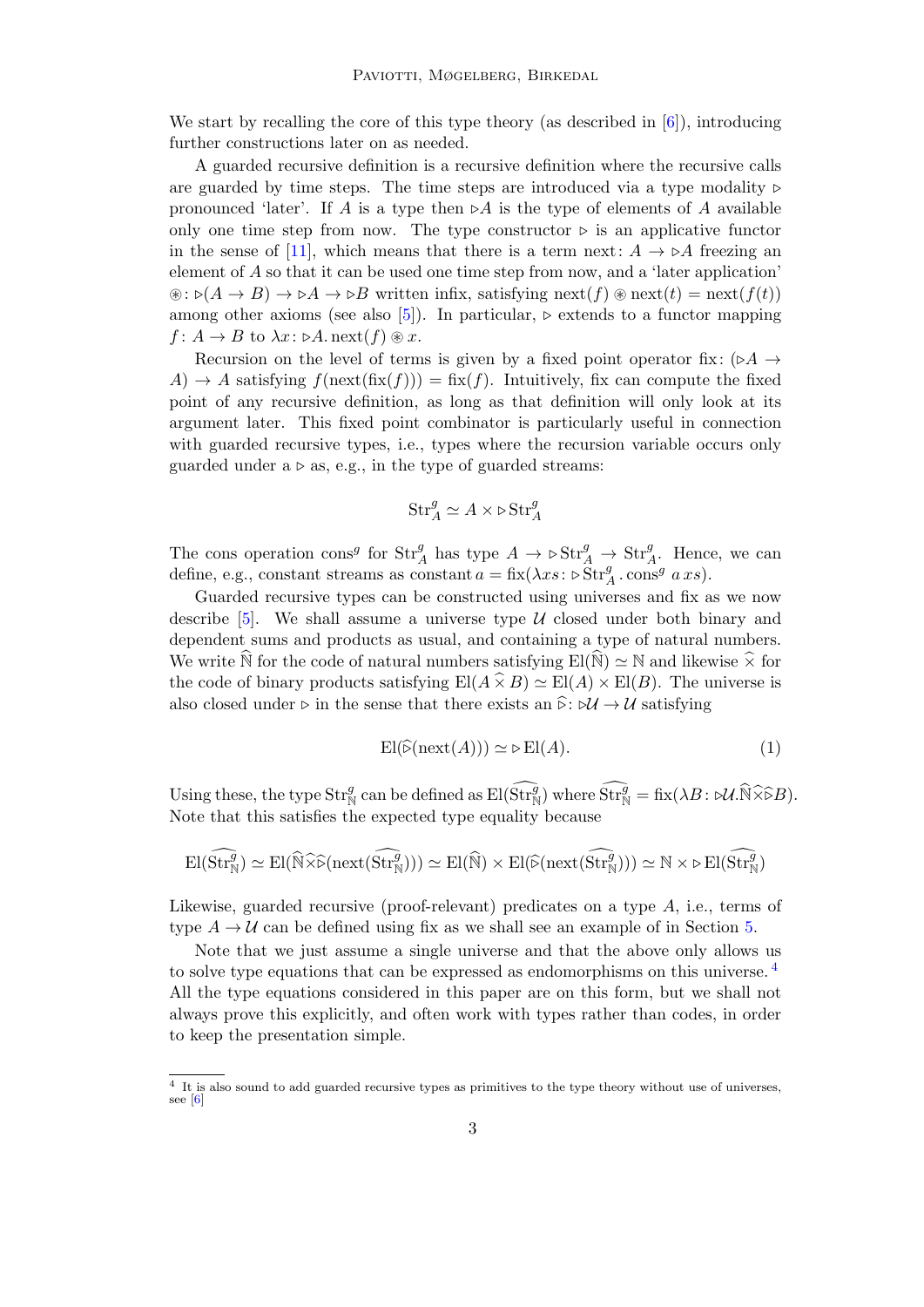<span id="page-3-1"></span>

|                                                                                                                                    | $\Gamma, x : \sigma \vdash M : \tau$  |
|------------------------------------------------------------------------------------------------------------------------------------|---------------------------------------|
| $\Gamma, x : \sigma, \Delta \vdash x : \sigma$ $\Gamma \vdash (\lambda x : \sigma.M) : \sigma \rightarrow \tau$                    |                                       |
| $\Gamma \vdash M : \sigma \to \tau \quad \Gamma \vdash N : \sigma \qquad \Gamma \vdash M : \sigma \to \sigma$                      |                                       |
| $\Gamma \vdash MN : \tau$                                                                                                          | $\Gamma \vdash Y_{\sigma} M : \sigma$ |
| $\Gamma \vdash M : \mathbf{nat}$                                                                                                   | $\Gamma \vdash M : \textbf{nat}$      |
| $\Gamma \vdash n : \textbf{nat}$ $\Gamma \vdash \textbf{succ} \ M : \textbf{nat}$ $\Gamma \vdash \textbf{pred} \ M : \textbf{nat}$ |                                       |
| $\Gamma \vdash L : \textbf{nat} \quad \Gamma \vdash M : \sigma \quad \Gamma \vdash N : \sigma$                                     |                                       |
| $\Gamma$ + ifz L M N $:\sigma$                                                                                                     |                                       |

Fig. 1. PCF typing rules

#### <span id="page-3-2"></span>2.1 The topos of trees model

The type theory gDTT can be modelled in the topos of trees [\[6\]](#page-15-1), i.e., the category of presheaves over  $\omega$ , the first infinite ordinal. Since this is a topos, it is a model of extensional type theory. A closed type is modelled as a family of sets  $X(n)$  indexed by natural numbers together with restriction maps  $r_n: X(n+1) \to X(n)$ . We think of  $X(n)$  as how the type looks if we have n computation steps to reason about it. Using the propositions-as-types interpretation, we say that X is true at stage n if  $X(n)$  is inhabited. Note that if X is true at stage n, it is also true at stage k for all  $k \leq n$ . Thus, the intuition of this model is that a proposition is initially considered true and can only be falsified by further computation.

In the topos of trees model, the  $\triangleright$  modality is interpreted as  $\triangleright X(0) = 1$  and  $\triangleright X(n + 1) = X(n)$ , i.e., from the logical point of view, the  $\triangleright$  modality delays evaluation of a proposition by one time step. For example, if 0 is the constantly empty presheaf (corresponding to a false proposition), then  $\triangleright^n$  is the proposition that appears true for the first n computation steps and is falsified after  $n+1$  steps.

### <span id="page-3-0"></span>3 PCF

This section defines the syntax, typing judgements, and operational semantics of PCF. These should be read as judgements in guarded type theory, but as stated above we work informally in type theory, which here means that we ignore standard problems of representing syntax up to  $\alpha$ -equality. Note that this is a perpendicular issue to the one we are trying to solve here.

Unlike the operational semantics to be defined below, the typing judgements of PCF are defined in an entirely standard way, see Figure [1.](#page-3-1) In the figure,  $v$  ranges over values of PCF, i.e., terms of the form  $v = n$ , where n is a natural number or  $v = \lambda x.M$ . Note that we distinguish notationally between a natural number n and the corresponding PCF value  $\underline{n}$ . We denote by Type<sub>PCF</sub>, Term<sub>PCF</sub>and Value<sub>PCF</sub> the types of PCF types, closed terms, and closed values of PCF.

### 3.1 Big-step semantics

The big-step operational semantics defined in Figure [2](#page-4-0) is a relation between terms, numbers and predicates on values. The statement  $M \Downarrow^k Q$  should be read as M evaluates in  $k$  steps to a value satisfying  $Q$ . The relation can either be defined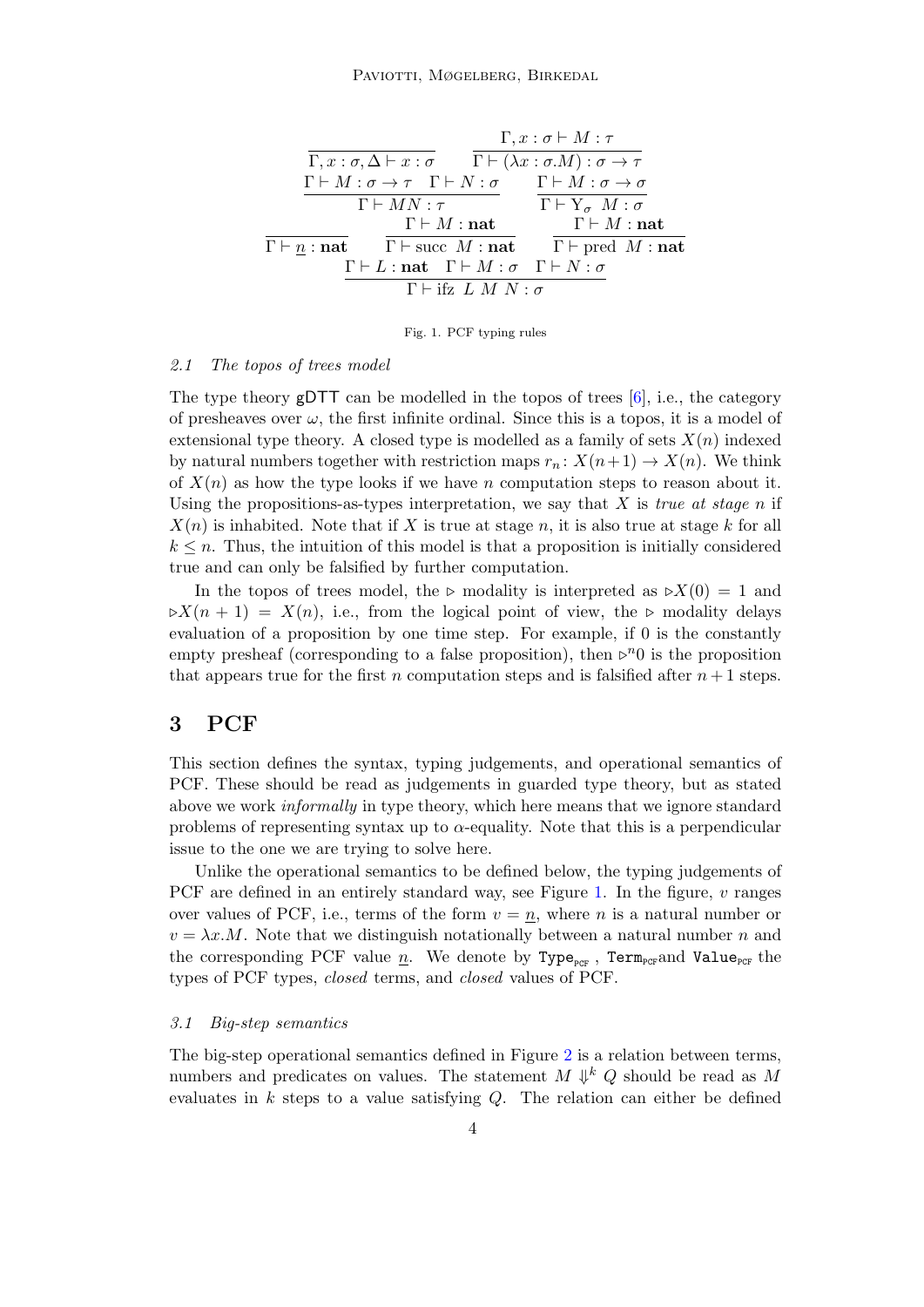<span id="page-4-0"></span>
$$
\Downarrow : \text{Term}_{\text{PCF}} \times \mathbb{N} \times (\text{Value}_{\text{PCF}} \to \mathcal{U}) \to \mathcal{U}
$$
\n
$$
v \Downarrow^0 Q \stackrel{\text{def}}{=} Q(v)
$$
\npred  $M \Downarrow^k Q \stackrel{\text{def}}{=} M \Downarrow^k (\lambda x. \Sigma n: \mathbb{N}.x = \underline{n} \text{ and } Q(\underline{n-1}))$ \nsucc  $M \Downarrow^k Q \stackrel{\text{def}}{=} M \Downarrow^k (\lambda x. \Sigma n: \mathbb{N}.x = \underline{n} \text{ and } Q(\underline{n+1}))$ \n
$$
Y_{\sigma} M \Downarrow^{k+1} Q \stackrel{\text{def}}{=} \triangleright (M(Y_{\sigma} M) \Downarrow^k Q)
$$
\n
$$
MN \Downarrow^{k+m} Q \stackrel{\text{def}}{=} M \Downarrow^k Q'
$$
\nwhere  $Q'(\lambda x. L) = L[N/x] \Downarrow^m Q$ \nifz  $L M N \Downarrow^{k+m} Q \stackrel{\text{def}}{=} L \Downarrow^k Q'$   
\nwhere  $Q'(\underline{0}) = M \Downarrow^m Q$  and  $Q'(\underline{n+1}) = N \Downarrow^m Q$ 

Fig. 2. Step-indexed Big-Step Operational Semantics for PCF

by a combination of guarded recursion and induction on  $M$ , or simply by ordinary induction first on  $k$  then on  $M$ .

Figure [2](#page-4-0) uses standard syntactic sugar, for example, only non-empty cases are mentioned, e.g,  $v \downarrow^k Q$  is defined to be 0 in case  $k > 0$ , and the case of function application should be read as

$$
MN \Downarrow^{l} Q \stackrel{\text{def}}{=\!\!=} \sum k, m \colon \mathbb{N}.(k+m=l) \text{ and } M \Downarrow^{k} Q'
$$

Note in particular that this means that  $Y_{\sigma}$   $M \Downarrow^0 Q$  is always false.

As mentioned in the introduction, the formulation of the big-step operational semantics is quite delicate – the wrong definition will make the adequacy theorem false. First of all, the definition must ensure that the steps of PCF are synchronised with the steps on the meta level. This is the reason for the use of  $\triangleright$  in the case of the fixed point combinator. Secondly, the use of predicates on values on the right hand side of  $\downarrow$  rather than simply values is necessary to ensure that the right hand side is not looked at before the term is fully evaluated. For example, a naive definition of the operational semantics using values on the right hand side and the rule

succ M 
$$
\Downarrow
$$
 <sup>k</sup>  $v \stackrel{\text{def}}{=} \Sigma n : \mathbb{N}.(v = \underline{n} + 1)$  and M  $\Downarrow$  <sup>k</sup>  $\underline{n}$ 

Would make (succ  $(Y_{nat} (\lambda x : nat.x)) \Downarrow^{42} 0$ ) false, but to obtain computational adequacy, we need this statement to be true for the first 42 steps before being falsified. (For an explanation of this point, see Remark [5.8](#page-13-1) below.) In general,  $M \Downarrow k Q$  should be defined in such a way that in the topos of trees model it is true at stage  $n$  (using vocabulary from Section [2.1\)](#page-3-2) iff either

- $k < n$  and M evaluates in precisely k steps to a value satisfying Q, or
- $k \geq n$  and evaluation of M takes more than k steps.

In particular, if M diverges, then  $M \Downarrow^k Q$  should be true at stages  $n \leq k$  and false for  $n > k$ .

The use of predicates means that partial results of term evaluation are ignored,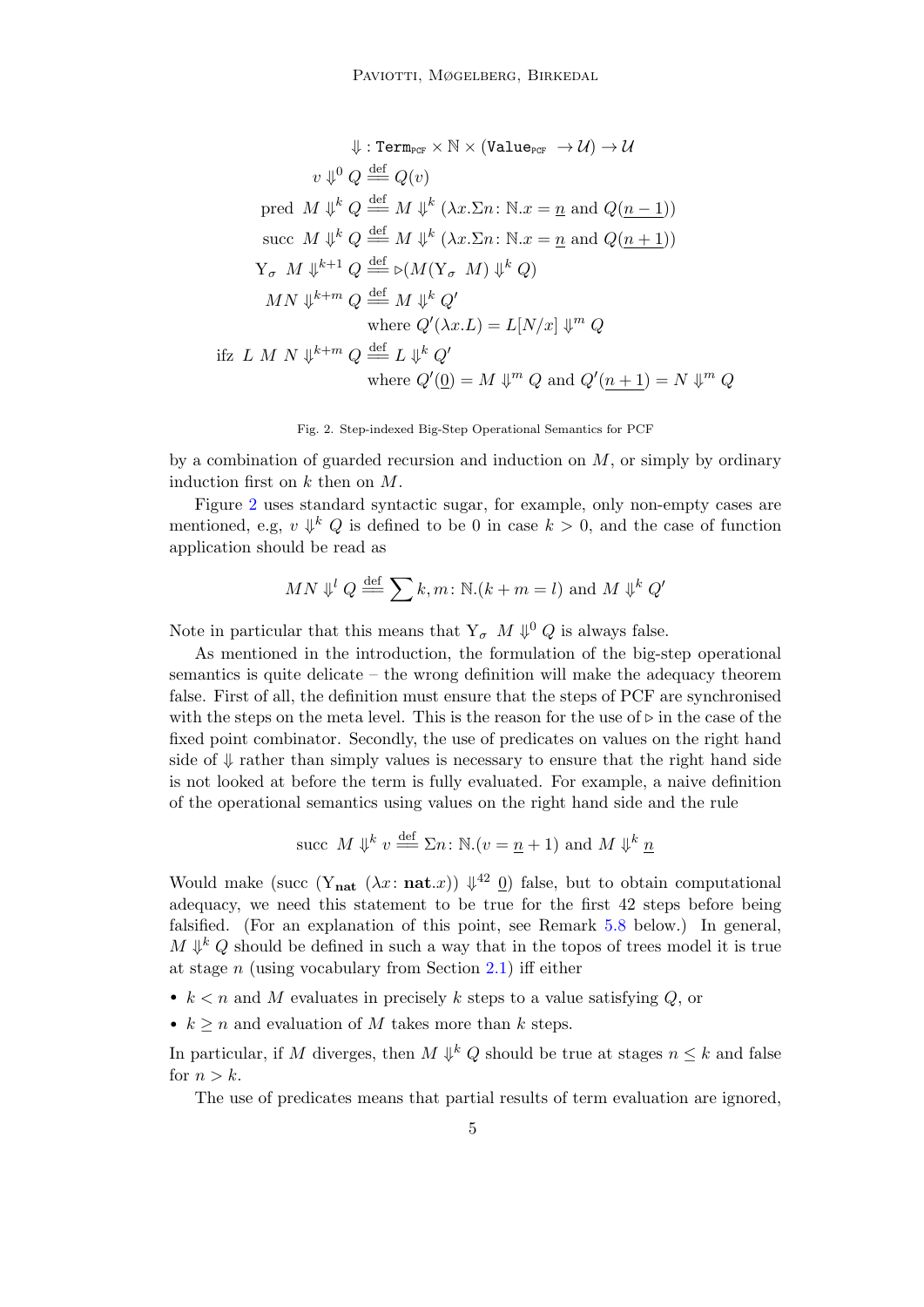<span id="page-5-0"></span>
$$
\frac{(\lambda x : \sigma.M)(N) \to^0 M[N/x]}{\text{pred } \underline{0} \to^0 \underline{0}} \qquad \frac{\overline{Y_{\sigma} M} \to^1 M(\overline{Y_{\sigma} M})}{\text{pred } \underline{0} \to^0 \underline{0}} \n\frac{\overline{Y_{\sigma} M} \to^1 M}{\text{ifz } \underline{(n+1) M N} \to^0 N} \n\frac{M \to^k M'}{M(N) \to^k M'(N)} \qquad \frac{M \to^k M'}{\text{succ } M \to^k \text{succ } M' } \n\frac{M \to^k M'}{\text{pred } M \to^k \text{pred } M' } \n\frac{L \to^k L'}{\text{ifz } L M N \to^k \text{ifz } L' M N}
$$

Fig. 3. Step-Indexed Small Step semantics of PCF. In the rules, k can be 0 or 1.

and comparison of the result to the right hand side of  $\Downarrow$  is postponed until evaluation of the term is complete. The more standard big-step evaluation of terms to values can be defined as

$$
M \Downarrow^k v \stackrel{\text{def}}{=} M \Downarrow^k \lambda v'.v' = v
$$

### 3.2 Small-step semantics

Figure [3](#page-5-0) defines the small-step operational semantics. Just like the big step semantics, the small step semantics counts unfoldings of fixed points. The small steps semantics will be proved equivalent to the big-step semantics, but is introduced because it is more suitable for the proofs of soundness and computational adequacy.

Note the following easy lemma.

<span id="page-5-2"></span>**Lemma 3.1** The small-step semantics is deterministic: if  $M \rightarrow^{k} N$  and  $M \rightarrow^{k'} N$ N', then  $k = k'$  and  $N = N'$ .

The transitive closure of the small step semantics is defined using  $\triangleright$  to ensure that the steps of PCF are synchronised with the steps of the meta language.

**Definition 3.2** Denote by  $\rightarrow_*^0$  the reflexive, transitive closure of  $\rightarrow^0$ . The closure of the small step semantics, written  $M \Rightarrow^k Q$  is a relation between closed terms, natural numbers, and predicates on closed terms, defined by induction on  $k$  as

$$
M \Rightarrow^0 Q \stackrel{\text{def}}{=} \Sigma N : \text{Term}_{\text{PCF}}. M \to^0_* N \text{ and } Q(N)
$$
  

$$
M \Rightarrow^{k+1} Q \stackrel{\text{def}}{=} \Sigma M', M'' : \text{Term}_{\text{PCF}}. M \to^0_* M' \text{ and } M' \to^1 M'' \text{ and } \triangleright (M'' \Rightarrow^k Q)
$$

Similarly to the case of the big-step semantics we define  $M \Rightarrow^k v \stackrel{\text{def}}{=} M \Rightarrow^k v$  $\lambda N.v = N$ 

We will now prove the correspondence between the big-step and the small step operational semantics. First we need the following lemma.

<span id="page-5-1"></span>**Lemma 3.3** Let M, N be closed terms of type  $\tau$ , and let  $Q: \text{Term}_{\text{PCF}} \to \mathcal{U}$ . (i) If  $M \to^0 N$  and  $N \Downarrow^k Q$  then  $M \Downarrow^k Q$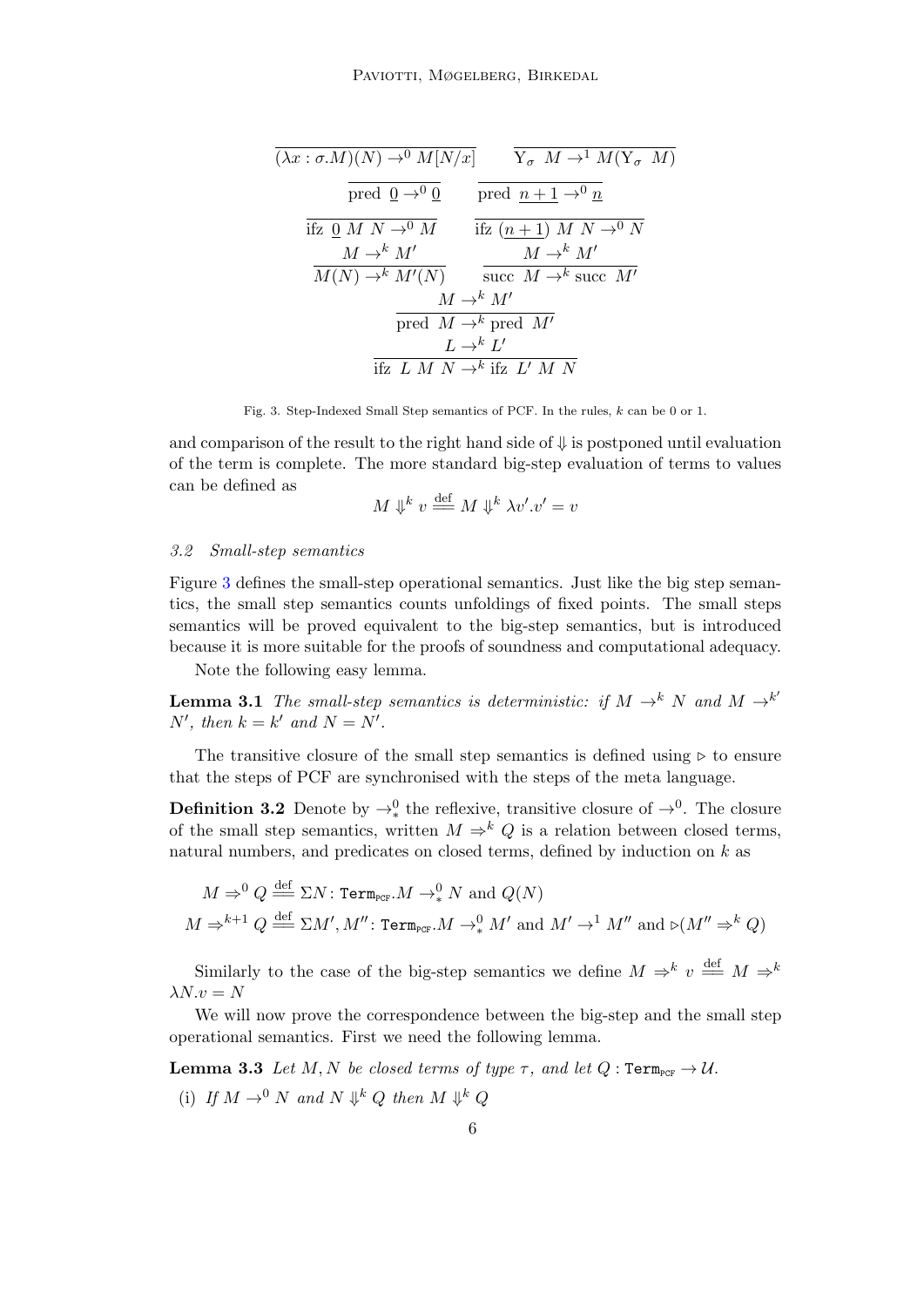(ii) If  $M \to$ <sup>1</sup> N and  $\triangleright (N \Downarrow^k Q)$  then  $M \Downarrow^{k+1} Q$ 

### Proof sketch

- (i) By induction on  $M \to^0 N$ . We consider the case if  $L M N \to^0 0$  if  $L' M N$ . Assume ifz L' M N  $\Downarrow^k Q$ . By definition L'  $\Downarrow^k Q'$ . By induction hypothesis  $L \Downarrow^k Q'$  and by definition if  $L M N \Downarrow^k Q$ . All the other cases are similar.
- (ii) By induction on  $M \to^1 N$ . The base case is  $Y_{\sigma} M \to^1 M(Y_{\sigma} M)$ . Assume  $\varphi(M(Y_\sigma M) \Downarrow^k Q)$ . Then by definition  $Y_\sigma M \Downarrow^{k+1} Q$ . We consider now the inductive cases pred  $M \to^1$  pred M'. Assume  $\triangleright$  (pred  $M' \Downarrow^k Q$ ). By definition  $\triangleright (M' \Downarrow^k \lambda x. Q(x-1))$  and by induction hypothesis  $M \Downarrow^{k+1} \lambda x. Q(x-1)$ . By definition pred  $M \Downarrow^{k+1} Q$ .

 $\Box$ 

<span id="page-6-1"></span>**Lemma 3.4** Let M be a closed term and  $Q$ : Value<sub>PCF</sub>  $\rightarrow U$  a relation on values. If  $M \Rightarrow^k ( \lambda N.N \Downarrow^m Q)$  then  $M \Downarrow^{k+m} Q$ 

**Proof.** The proof is by induction on k. In the case where  $k = k' + 1$  we have as assumptions that  $M \to_{*}^0 N$  and  $N \to_{*}^1 N'$  and  $\triangleright (N' \Rightarrow^{k'+m} (\lambda N.N \Downarrow^m Q))$ . By induction we have  $\triangleright (N' \Downarrow^{k'+m} Q)$  and now by repeated application of Lemma [3.3](#page-5-1) also  $M \Downarrow^{k+m} Q$  as desired.

Now we can state the correspondence. Note that we have to massage the predicate of the  $\Rightarrow$  relation to make things type check properly.

<span id="page-6-2"></span> $\textbf{Lemma 3.5} \ \emph{If} \ \emph{M} \ : \ \texttt{Term}_{\texttt{PCF}} \ \emph{and} \ \emph{Q} \ : \ \texttt{Value}_{\texttt{PCF}} \ \ \rightarrow \ \emph{U}, \ \emph{then} \ \emph{M} \ \Downarrow^k \ \emph{Q} \ \emph{iff} \ \emph{M} \ \Rightarrow^k$  $(\lambda N.\Sigma v.N = v \wedge Q(v))$ 

Proof. We consider implication from left to right in the case of the fix-point. Assume  $Y_{\sigma}$  M  $\Downarrow^{k+1} Q$ . By definition  $\rhd (M Y_{\sigma} M \Downarrow^{k} Q)$ . By induction hypothesis  $\varphi(M Y_{\sigma} M \Rightarrow^{k} (\lambda N \Sigma v.N = v \text{ and } Q(v)).$  As  $Y_{\sigma} M \to^{1} M(Y_{\sigma} M)$  by definition  $Y_{\sigma}$   $M \Rightarrow^{k+1} (\lambda N.\Sigma v.N = v$  and  $Q(v)$ ). For the case from right to left assume  $M \Rightarrow^k ( \lambda N . \Sigma v . N = v \text{ and } Q(v) ).$  Since  $\Sigma v . N = v \text{ and } Q(v)$  implies  $N \Downarrow^0 Q$  the assumption implies  $M \Rightarrow^k (\lambda N.N \Downarrow^0 Q)$ . By Lemma [3.4](#page-6-1) this implies  $M \Rightarrow^k Q \square$ 

The following is the standard statement for operational correspondence and follows directly from Lemma [3.5.](#page-6-2)

<span id="page-6-4"></span>Corollary 3.6  $M \Downarrow^k v \Leftrightarrow M \Rightarrow^k v$ 

### <span id="page-6-0"></span>4 Denotational semantics

We now define the denotational semantics of PCF. For this, we use the guarded recursive *lifting monad* on types, defined as the guarded recursive type  $5$ 

$$
LA \stackrel{\text{def}}{=\!\!=} \text{fix } X.(A + \triangleright X).
$$

<span id="page-6-3"></span> $5$  Since guarded recursive types are encoded using universes, L is strictly an operation on U. We will only apply  $L$  to types that have codes in  $U$ .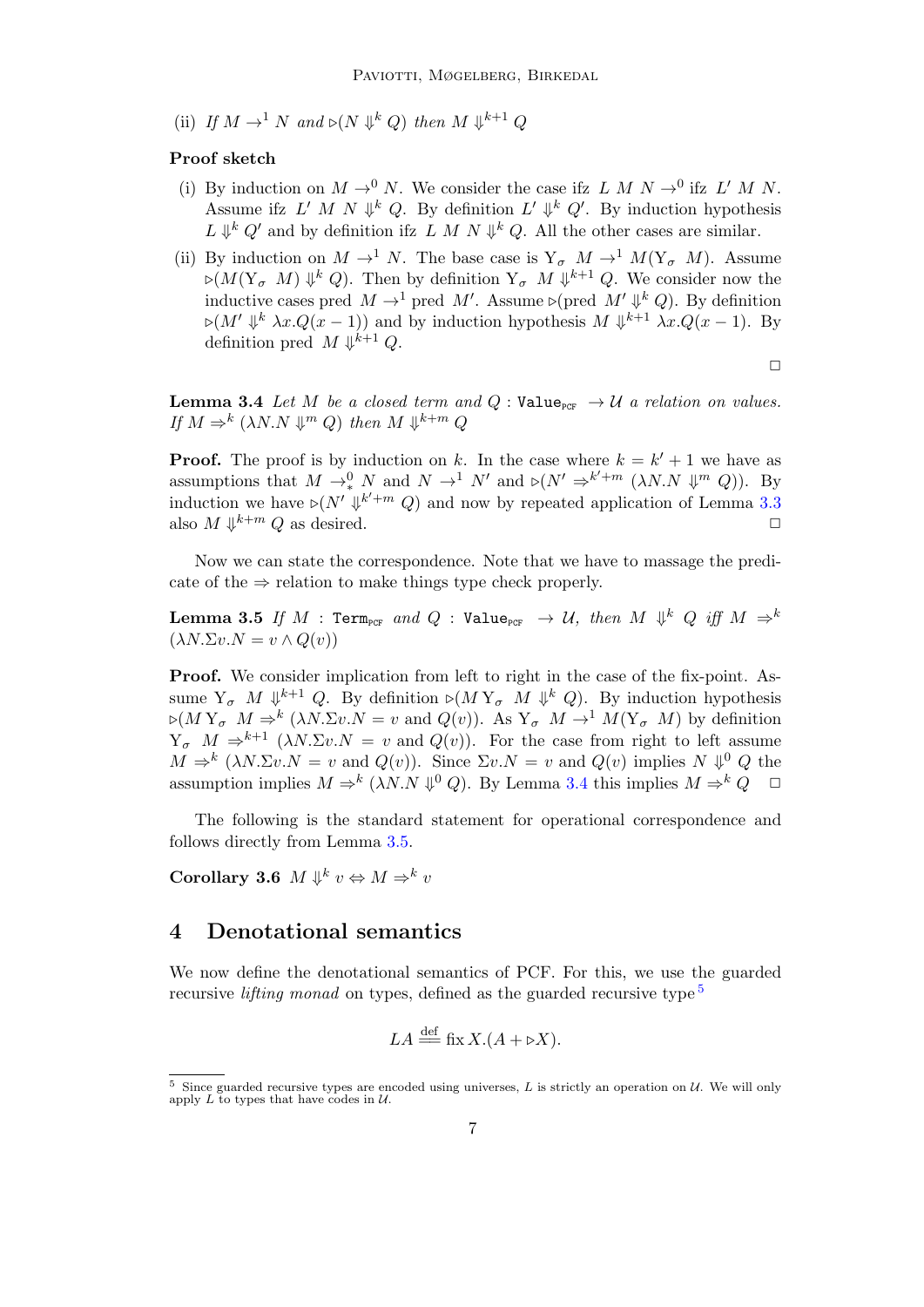Let  $i: A + \triangleright LA \cong LA$  be the isomorphism, let  $\theta : \triangleright LA \to LA$  be the right inclusion composed with i and let  $\eta: A \to LA$  (the unit of the monad) denote the left inclusion composed with i. Note that any element of LA is either of the form  $\eta(a)$  or  $\theta(r)$ .

We can describe the universal property of  $LA$  as follows. Define a  $\triangleright$ -algebra to be a type B together with a map  $\theta_B : B \to B$ . The lifting LA as defined above is the free  $\triangleright$ -algebra on A. Given  $f : A \to B$  with B a  $\triangleright$ -algebra, the unique extension of f to a homomorphism of  $\triangleright$ -algebras  $\hat{f} : LA \to B$  is defined as

$$
\hat{f}(\eta(a)) \stackrel{\text{def}}{=} f(a)
$$

$$
\hat{f}(\theta(r)) \stackrel{\text{def}}{=} \theta_B(\text{next}(\hat{f}) \circledast r)
$$

which can be formally expressed as a fixed point of a term of type  $\triangleright (LA \rightarrow B) \rightarrow$  $LA \rightarrow B$ .

The intuition the reader should have for  $L$  is that  $LA$  is the type of computations possibly returning an element of A, recording the number of steps used in the computation. The unit  $\eta$  gives an inclusion of values into computations, the composite  $\delta = \theta \circ$  next:  $LA \rightarrow LA$  is an operation that adds one time step to a computation, and the bottom element  $\bot = \operatorname{fix}(\theta)$  is the diverging computation. In fact, any  $\triangleright$ -algebra has a bottom element and an operation  $\delta$  as defined above, and homorphisms preserve this structure.

#### 4.1 Interpretation

The interpretation function  $\llbracket \cdot \rrbracket : Type_{_{PCF}} \to \mathcal{U}$  is defined by induction.

$$
\begin{aligned}\n\llbracket \mathbf{n} \mathbf{a} \mathbf{t} \rrbracket & \stackrel{\text{def}}{=} L\mathbb{N} \\
\llbracket \tau \to \sigma \rrbracket & \stackrel{\text{def}}{=} \llbracket \tau \rrbracket \to \llbracket \sigma \rrbracket\n\end{aligned}
$$

The denotation of every type is a  $\triangleright$ -algebra: the map  $\theta_{\sigma} : \triangleright \llbracket \sigma \rrbracket \to \llbracket \sigma \rrbracket$  is defined by induction on  $\sigma$  by

$$
\theta_{\sigma \to \tau} = \lambda f \colon \text{D}(\llbracket \sigma \rrbracket \to \llbracket \tau \rrbracket). \lambda x \colon \llbracket \sigma \rrbracket. \theta_\tau(f \circledast \text{next}(x))
$$

Typing judgements  $\Gamma \vdash M : \sigma$  are interpreted as usual as functions from  $\llbracket \Gamma \rrbracket$ to  $[\![\sigma]\!]$ , where the interpretation of contexts is defined as  $[\![x_1 : \sigma_1, \cdots, x_k : \sigma_k]\!] \stackrel{\text{def}}{=}$ <br> $[\![\sigma]\!] \times \times [\![\sigma]\!]$ . Figure 4 defines the interpretation of independent Below we often  $\llbracket \sigma_1 \rrbracket \times \cdots \times \llbracket \sigma_n \rrbracket$ . Figure [4](#page-8-0) defines the interpretation of judgements. Below we often write  $\llbracket M \rrbracket$  rather than  $\llbracket \Gamma \vdash M : \sigma \rrbracket$ . Natural numbers in PCF are computations that produce a value in zero step, so we interpret them by using  $\eta$ . In the case of  $Y_{\sigma}$ we have by induction a map  $\llbracket M \rrbracket(\gamma)$  of type  $\llbracket \sigma \rrbracket \to \llbracket \sigma \rrbracket$ . Morally,  $\llbracket \Gamma \vdash Y_{\sigma} M \rrbracket(\gamma)$ should be the fixed point of  $\llbracket M \rrbracket(\gamma)$  composed with  $\delta$ , ensuring that each unfolding of the fixed point is recorded as a step in the model, but to get the types correct, we have to apply the functorial action of  $\triangleright$  to  $\|M\|(\gamma)$  and compose with  $\theta$  instead of  $\delta$ . The intuition given above is captured in the following lemma.

<span id="page-7-0"></span>**Lemma 4.1** Let  $\Gamma \vdash M : \sigma \to \sigma$  then  $\llbracket Y_{\sigma} M \rrbracket = \delta_{\sigma} \circ \llbracket M(Y_{\sigma} M) \rrbracket$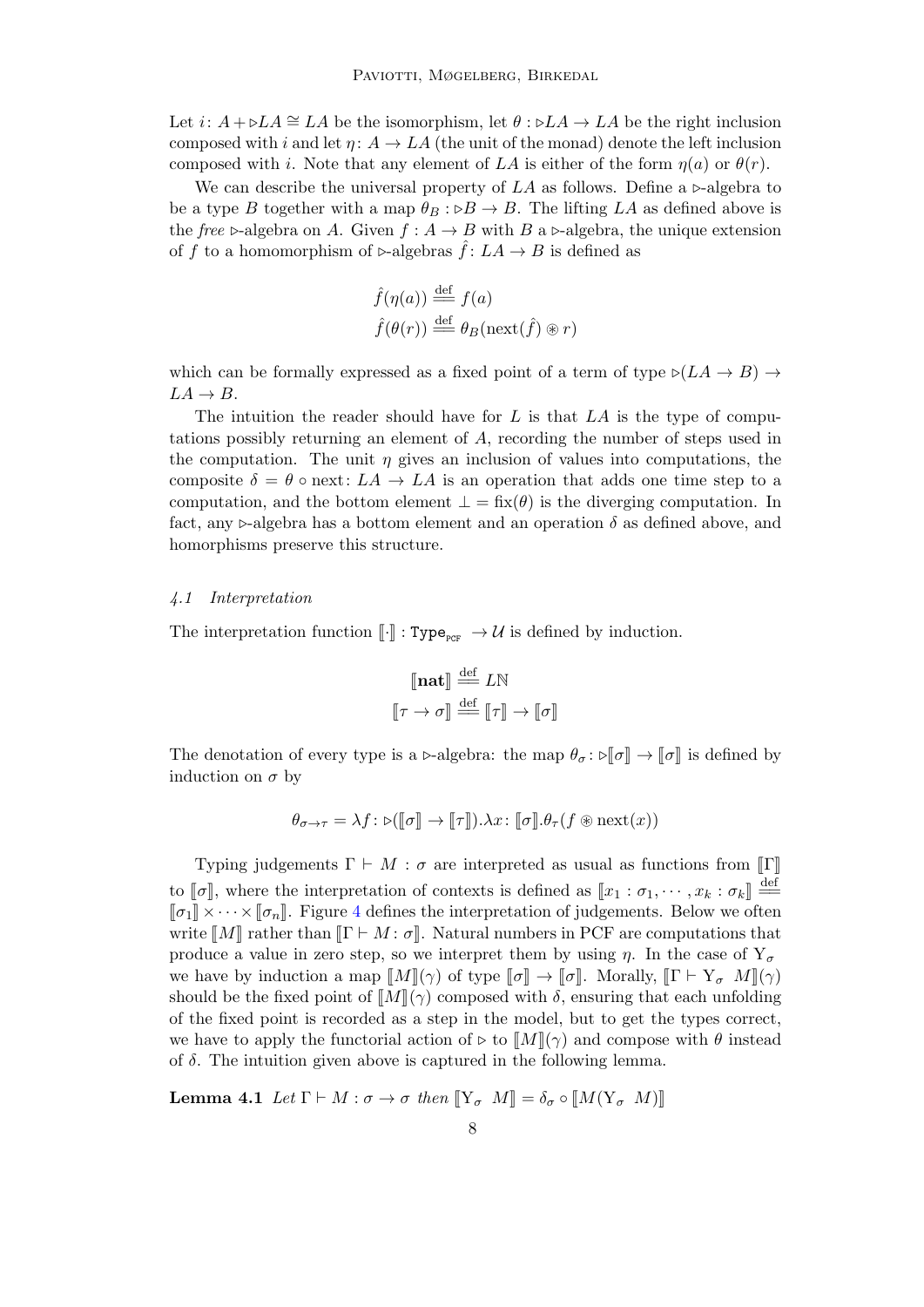<span id="page-8-0"></span>
$$
\llbracket x_1 : \sigma_1, \cdots, x_k : \sigma_k \vdash x_i \rrbracket(\gamma) = \pi_i \gamma
$$
  
\n
$$
\llbracket \Gamma \vdash \underline{n} : \mathbf{nat} \rrbracket(\gamma) = \eta(n)
$$
  
\n
$$
\llbracket \Gamma \vdash Y_{\sigma} M \rrbracket(\gamma) = (\text{fix}_{\llbracket \sigma \rrbracket})(\lambda x : \triangleright \llbracket \sigma \rrbracket \cdot \theta_{\sigma}(\text{next}(\llbracket M \rrbracket(\gamma))) \circledast x))
$$
  
\n
$$
\llbracket \Gamma \vdash \lambda x. M \rrbracket(\gamma) = \lambda x. \llbracket M \rrbracket(\gamma, x)
$$
  
\n
$$
\llbracket \Gamma \vdash M N \rrbracket(\gamma) = \llbracket M \rrbracket(\gamma) \llbracket N \rrbracket(\gamma)
$$
  
\n
$$
\llbracket \Gamma \vdash \text{succ } M \rrbracket(\gamma) = L(\lambda x. x + 1)(\llbracket M \rrbracket(\gamma))
$$
  
\n
$$
\llbracket \Gamma \vdash \text{pred } M \rrbracket(\gamma) = L(\lambda x. x - 1)(\llbracket M \rrbracket(\gamma))
$$
  
\n
$$
\llbracket \Gamma \vdash \text{ifz } L M N \rrbracket(\gamma) = (\text{ifz}(\llbracket M \rrbracket(\gamma), \llbracket N \rrbracket(\gamma)))(\llbracket L \rrbracket(\gamma))
$$

#### Fig. 4. Interpretation of terms

We now explain the interpretation of ifz  $L M N$ . Define first a semantic ifz:  $\llbracket \sigma \rrbracket \to \llbracket \sigma \rrbracket \to \mathbb{N} \to \llbracket \sigma \rrbracket$  operation by

ifiz 
$$
x y 0 \stackrel{\text{def}}{=} x
$$
 ifiz  $x y (n+1) \stackrel{\text{def}}{=} y$ 

The operation if  $\widehat{x}: [\![\sigma]\!] \to [\![\sigma]\!] \to [\![\mathbf{nat}]\!] \to [\![\sigma]\!]$  is defined by if  $\widehat{x}$  x y being the extension of ifz x y to a homomorphism of  $\triangleright$ -algebras. As a direct consequence of this definition we get

<span id="page-8-1"></span>Lemma  $4.2$  (i)

$$
[\![ \lambda x \colon \mathbf{nat}.\mathsf{ifz}\ x \ M \ N ]\!](\theta(r)) = \theta(\mathrm{next}([\![ \lambda x \colon \mathbf{nat}.\mathsf{ifz}\ x \ M \ N ]\!](\gamma)) \circledast r)
$$

(ii) If 
$$
\llbracket L \rrbracket(\gamma) = \delta(\llbracket L' \rrbracket(\gamma))
$$
, then  $\llbracket$  ifz  $L M N \rrbracket(\gamma) = \delta \llbracket$  ifz  $L' M N \rrbracket(\gamma)$ 

### 4.2 Soundness

The soundness theorem states that if a program M evaluates to a value  $v$  in  $k$  steps then the interpretation of M is equal to the interpretation of  $v$  delayed  $k$  times by the semantic delay operation  $\delta$ . Thus the soundness theorem captures not just extensional but also intensional behaviour of terms.

The theorem is proved using the small-step semantics. We first need a lemma for the single step reduction.

<span id="page-8-2"></span>**Lemma 4.3** Let M be a closed term of type  $\tau$ . If  $M \to^k N$  then  $\llbracket M \rrbracket(*) = \delta^k \llbracket N \rrbracket(*)$ 

**Proof.** The proof goes by induction on  $M \rightarrow^k N$ , and here we only consider two cases. The case of  $Y_{\sigma}$   $M \rightarrow$ <sup>1</sup>  $M(Y_{\sigma}$   $M)$  follows from Lemma [4.1.](#page-7-0) In the case of ifz  $M_1$   $N_1$   $N_2 \rightarrow 1$  ifz  $M_2$   $N_1$   $N_2$ , the induction hypothesis gives  $\llbracket M_1 \rrbracket = \delta \circ \llbracket M_2 \rrbracket$ , and now Lemma [4.2](#page-8-1) applies proving the case.  $\Box$ 

We prove it now for  $\Rightarrow^k$ .

**Lemma 4.4** Let M be a closed term of type  $\tau$ , if  $M \Rightarrow^k N$  then  $\llbracket M \rrbracket(*) = \delta^k \llbracket N \rrbracket(*)$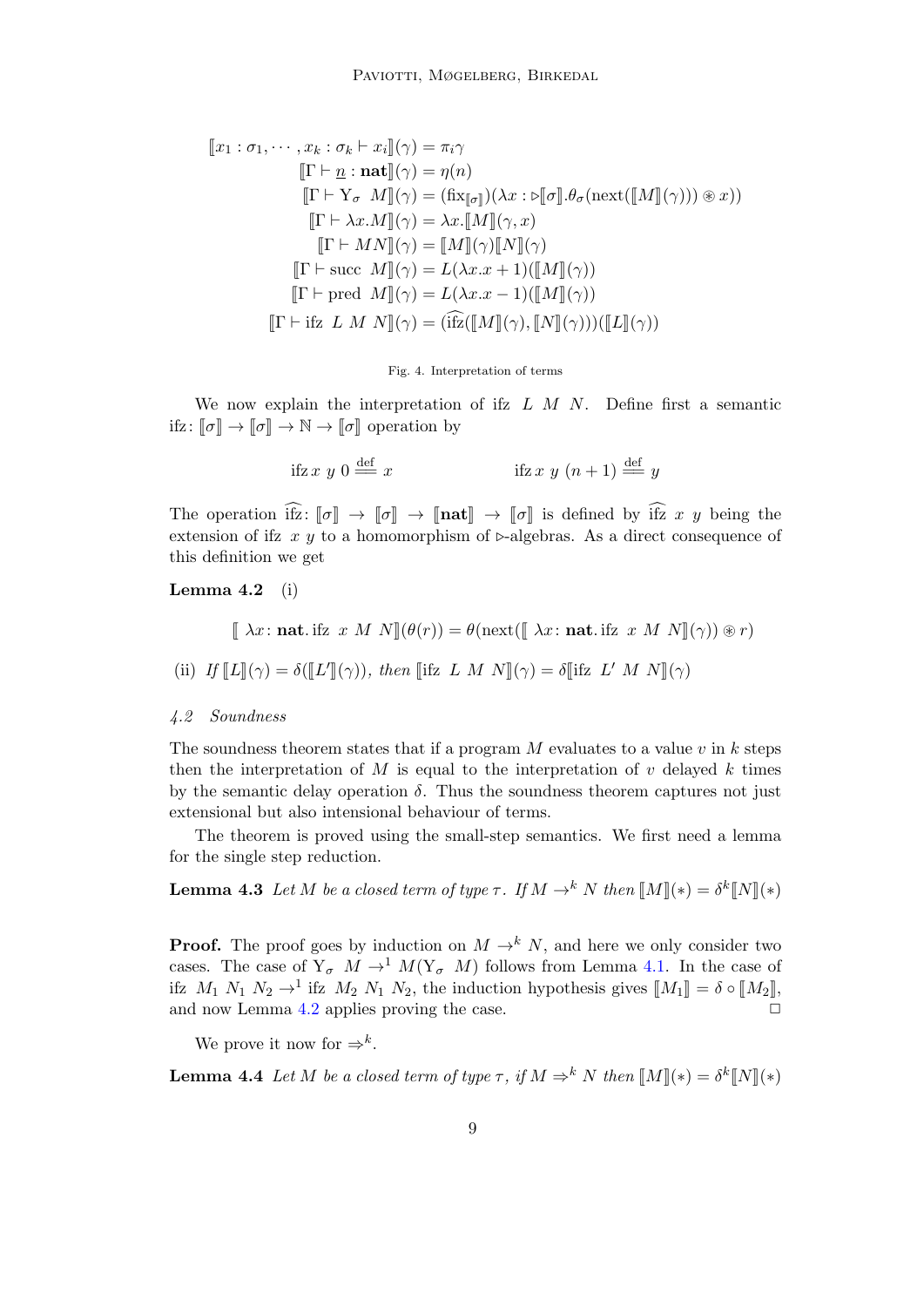**Proof.** By induction on k. The case  $k = 0$  follows from Lemma [4.3.](#page-8-2) Assume  $k = k' + 1$ . By definition we have  $M \to_{*}^0 M'$  and  $M' \to_{*}^1 M''$  and  $\triangleright (M'' \to_{*}^{k'} N)$ . By repeated application of Lemma [4.3](#page-8-2) we get  $\llbracket M \rrbracket(*) = \llbracket M' \rrbracket(*)$  and  $\llbracket M'' \rrbracket(*) = \frac{\delta(\llbracket M'' \rrbracket(\cdot))}{\delta(\llbracket M'' \rrbracket(\cdot))}$  $\delta(\llbracket M'' \rrbracket(\ast)).$ 

By induction hypothesis we get  $\phi([M'']](*) = \delta^{k'}[N](*)$ . By gDTT rule TY – COM<sub>b</sub><br>implies next( $\delta^{l''}\llbracket N''\rrbracket(\cdot,\cdot)$ ), and gines  $\delta = \theta$  a pert, this implies this implies  $\operatorname{next}(\llbracket M'' \rrbracket(*) = \operatorname{next}(\delta^{k'} \llbracket N \rrbracket(*)))$  and since  $\delta = \theta$  ∘ next, this implies  $\delta[\![M'']\!] (*) = \delta^k[\![N]\!] (*)$ . By putting together the equations we get finally  $\llbracket M \rrbracket(*) = \delta^k$  $\llbracket N \rrbracket(*)$ .

The Soundness theorem follows from the fact that the small-step semantics is equivalent to the big step, which is Corollary [3.6.](#page-6-4)

<span id="page-9-1"></span>**Theorem 4.5 (Soundness)** Let M be a closed term of type  $\tau$ , if M  $\Downarrow^k$  v then  $\llbracket M \rrbracket (*) = \delta^k \llbracket v \rrbracket (*)$ 

### <span id="page-9-0"></span>5 Computational Adequacy

In this section we prove that the denotational semantics is computationally adequate with respect to the operational semantics. At a high level, we proceed in the standard way, by constructing a logical relation  $\mathcal{R}_{\sigma}$  between denotations  $\llbracket \sigma \rrbracket$  and terms  $Term_{PCF}$  and then proving that open terms and their denotation respect this relation (Lemma [5.6](#page-12-0) below). We define our logical relation in guarded dependent type theory, so formally, it will be a map into the universe  $U$  of types. Thus we work with a proof-relevant logical relation, similar to what was recently done in work of Benton et. al. [\[3\]](#page-15-7).

To formulate the definition of the logical relations and also to carry out the proof of the fundamental theorem of logical relations, we need some more sophisticated features of gDTT, which we now recall.

### 5.1 Guarded Dependent Type Theory

We recall some key features of gDTT; see [\[8\]](#page-15-4) for more details.

As mentioned in Section [2,](#page-1-0) the later functor  $\triangleright$  is an applicative functor. Guarded dependent type theory extends the later application  $\mathcal{L}(A \rightarrow B) \rightarrow \mathcal{L}(A \rightarrow B)$  to the dependent case using a new notion of delayed substitution: if  $\Gamma \vdash f : \triangleright \Pi(x : A)$ . and  $\Gamma \vdash t : \triangleright A$ , then the term  $f \circledast t$  has type  $\triangleright [x \leftarrow t]$ . B, where  $[x \leftarrow t]$  is a *delayed* substitution. Note that since t has type  $\triangleright A$ , and not A, we can not substitute t for x in  $B$ . Intuitively,  $t$  will eventually reduce to some value next  $u$ , and at that time the resulting type should be  $\triangleright B[u/x]$ . But when t is an open term, we can not perform this reduction, and thus can not type this term. Hence we use the type mentioned earlier  $\triangleright [x \leftarrow t]$ . B, in which x is bound in B. Definitional equality rules allow us to simplify this type when  $t$  has form next  $u$ , i.e.,

$$
\triangleright [x \leftarrow \text{next } u].B \simeq \triangleright B[u/x]
$$

as expected. Here we have just considered a single delayed substitution, in general, we may have sequences of delayed substitutions (such as  $\triangleright [x \leftarrow t, y \leftarrow u]$ .C).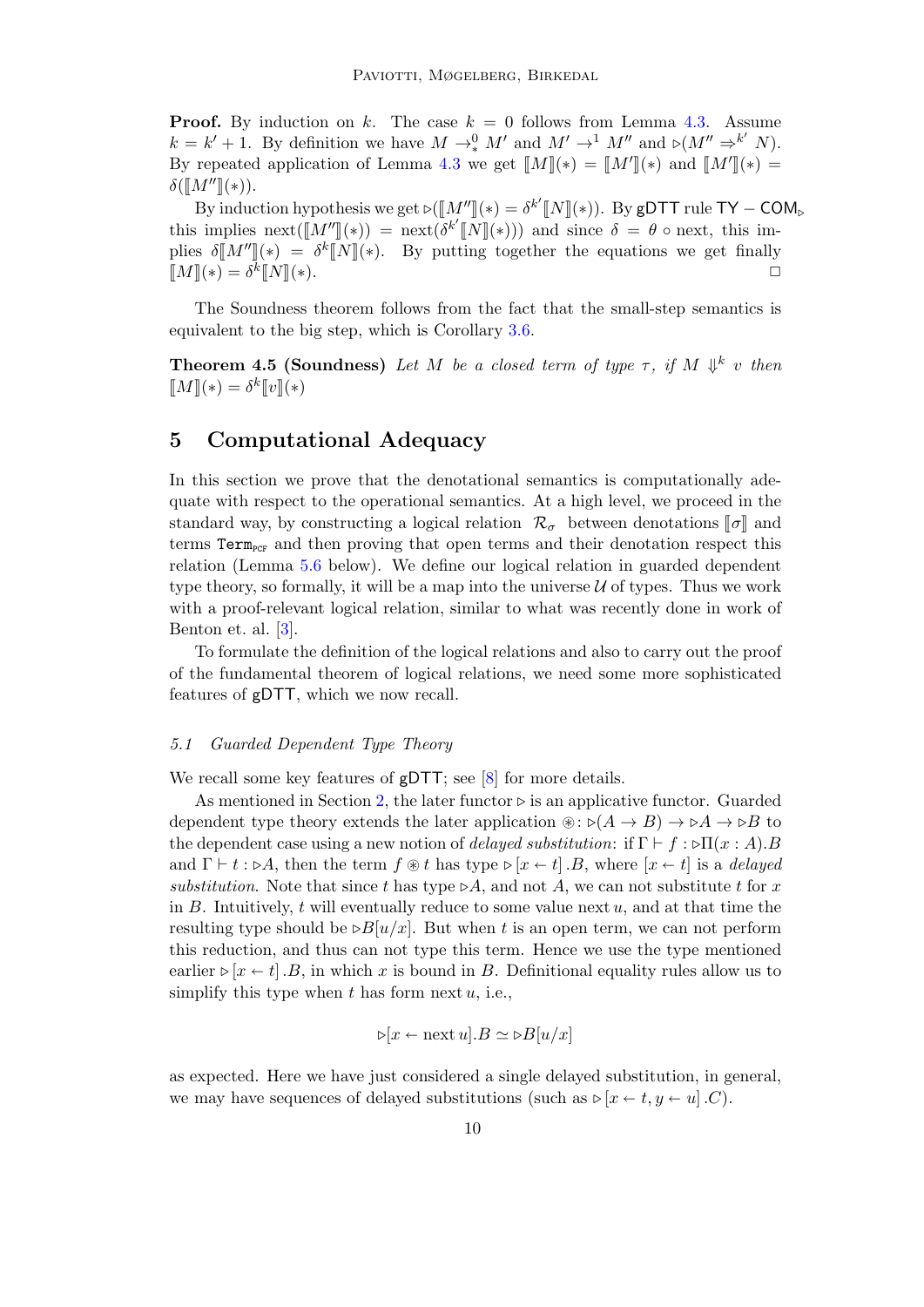Delayed substitutions can also occur in terms, e.g., if  $\Gamma, x: A \vdash t : B$  and  $\Gamma \vdash u : \triangleright A$ , then  $\Gamma \vdash \text{next}[x \leftarrow u] .t : \triangleright [x \leftarrow u] .B$ . Using this, one can express a generalisation of the rule [\(1\)](#page-2-1)

<span id="page-10-3"></span><span id="page-10-2"></span><span id="page-10-1"></span><span id="page-10-0"></span>
$$
\mathrm{El}(\widehat{\triangleright}(\mathrm{next}\,\xi.A)) \simeq \triangleright \xi.\,\mathrm{El}(A) \tag{2}
$$

where  $\xi$  ranges over delayed substitutions. We recall the following rules from [\[8\]](#page-15-4) which we will need in the development below. The notation  $\xi[x \leftarrow t]$  means the extension of the delayed substitution  $\xi$  with  $[x \leftarrow t]$ .

$$
\operatorname{next}\xi[x \leftarrow \operatorname{next}\xi.t].u = \operatorname{next}\xi.(u[t/x])\tag{3}
$$

$$
\operatorname{next}\xi[x \leftarrow t].x = t \tag{4}
$$

$$
\operatorname{next}\xi[x \leftarrow t].u = \operatorname{next}\xi.u \qquad \text{if } x \text{ not free in } u \qquad (5)
$$

Of these, [\(3\)](#page-10-0) and [\(4\)](#page-10-1) can be considered  $\beta$  and  $\eta$  laws, and [\(5\)](#page-10-2) is a weakening principle.

Rather than be taken as primitive, later application  $\otimes$  can be defined using delayed substitutions as

$$
g \circledast y \stackrel{\text{def}}{=} \text{next}[f \leftarrow g, x \leftarrow y].f(x)
$$

Note that with this definition, the rule next( $f(t)$ ) = next f  $\otimes$  next f from Section [2](#page-1-0) generalises to

$$
\operatorname{next}\xi.(f\,t)=(\operatorname{next}\xi.f)\circledast(\operatorname{next}\xi.t)
$$

which follows from  $(3)$ .

#### 5.2 Logical Relation

In this section we define a logical relation to prove the adequacy theorem. This relation is a function to  $U$ .

We introduce the following notation:

Notation 1 Let  $\mathcal{R} : A \to B \to U$  be a relation from A to B, t of type  $\triangleright A$  and u of type  $\triangleright B$ . Define  $t \triangleright \mathcal{R}$   $u \stackrel{\text{def}}{=} \triangleright [x \leftarrow t, y \leftarrow u]$ .  $(x \mathcal{R} y)$ 

More precisely, we can define  $t \triangleright \mathcal{R}$  u as a term of type U by defining it to be  $\widehat{\triangleright}$ (next  $[x \leftarrow t, y \leftarrow u]$ ).  $(x \mathcal{R} y)$ , what we have defined above are the elements of this term. From this, one can prove that

<span id="page-10-5"></span>
$$
((\operatorname{next}\xi.t) \triangleright \mathcal{R} \left( \operatorname{next}\xi.u \right)) \simeq \triangleright \xi.(tRu) \tag{6}
$$

using  $(3)$  and  $(2)$ .

<span id="page-10-4"></span>**Lemma 5.1** The mapping  $\lambda R$ .  $\triangleright \mathcal{R}$  :  $(A \rightarrow B \rightarrow \mathcal{U}) \rightarrow \triangleright A \rightarrow \triangleright B \rightarrow \mathcal{U}$  is contractive, i.e., can be factored as F  $\circ$ next for some  $F : \circ(A \to B \to \mathcal{U}) \to \circ A \to \circ B \to \mathcal{U}$ .

**Proof.** Define  $F(S)$   $xy = \widehat{\triangleright}(S \otimes x \otimes y)$ .

11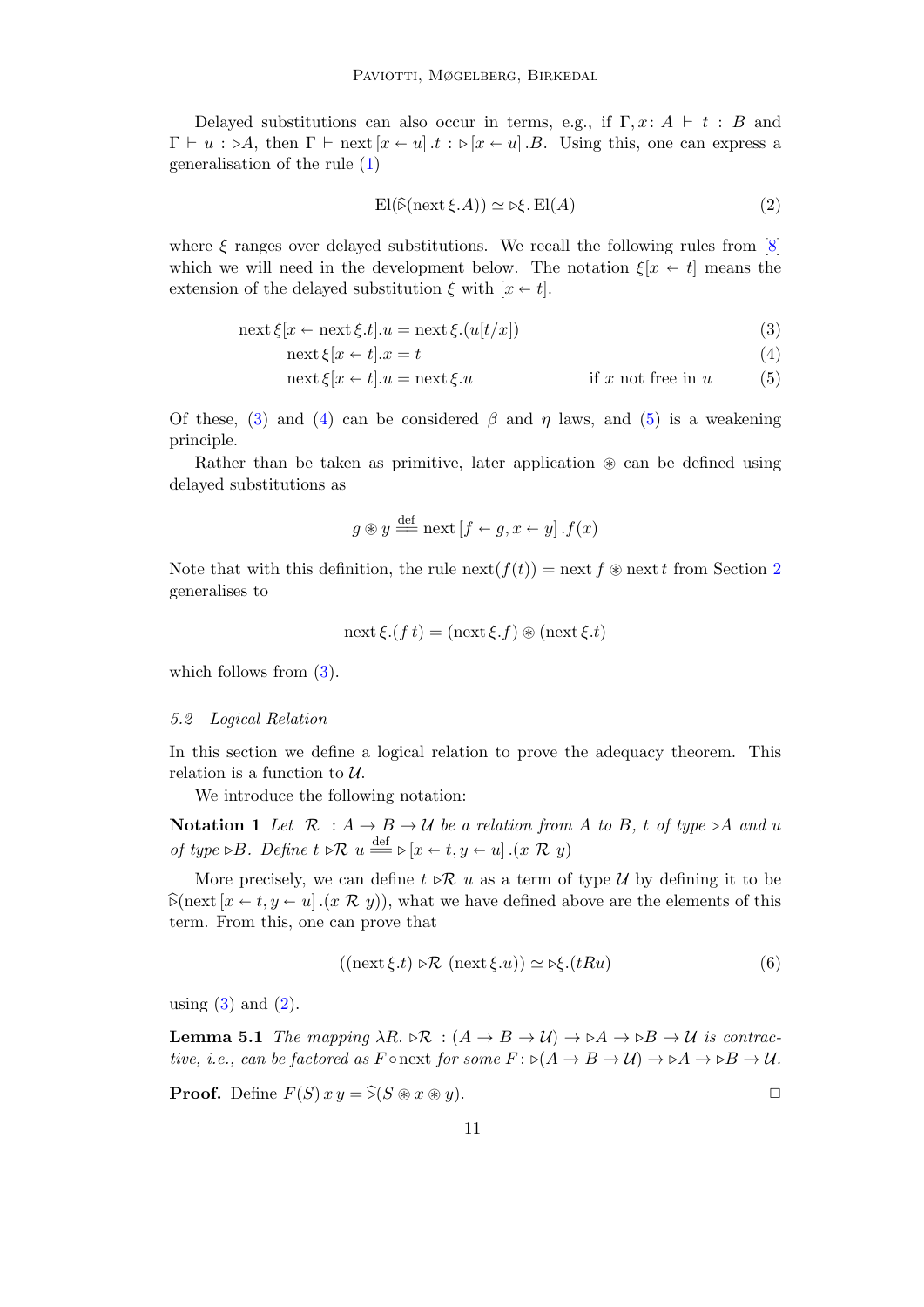**Definition 5.2** [Logical Relation] The logical relation  $\mathcal{R}_{\tau}$  :  $\llbracket \tau \rrbracket \times \text{Term}_{\text{PCF}} \rightarrow \mathcal{U}$  is inductively defined on types.

$$
\eta(v) \mathcal{R}_{\text{nat}} M \stackrel{\text{def}}{=} M \Downarrow^0 v
$$
  

$$
\theta_{\text{nat}}(r) \mathcal{R}_{\text{nat}} M \stackrel{\text{def}}{=} \Sigma M', M'' \colon \text{Term}_{\text{PCF}} M \to^0 M' \text{ and } M' \to^1 M'' \text{ and } r \triangleright \mathcal{R}_{\text{nat}} \text{ next}(M'')
$$
  

$$
f \mathcal{R}_{\tau \to \sigma} M \stackrel{\text{def}}{=} \Pi \alpha \colon [\![\tau]\!], N \colon \text{Term}_{\text{PCF}} \alpha \mathcal{R}_{\tau} N \implies f(\alpha) \mathcal{R}_{\sigma} (MN)
$$

The definition of  $\mathcal{R}_{nat}$  is by guarded recursion using Lemma [5.1.](#page-10-4)

We now prove a series of lemmas needed for the proof of computational adequacy. The first states that the applicative functor action  $\circledast$  respects the logical relation.

<span id="page-11-0"></span>**Lemma 5.3** If  $f \triangleright \mathcal{R}_{\tau \to \sigma}$  next(M) and  $r \triangleright \mathcal{R}_{\tau}$  next(L) then  $(f \circ r) \triangleright \mathcal{R}_{\sigma}$  next(ML).

Proof. The first hypothesis unfolds to

$$
\triangleright [g \leftarrow f].(g \mathcal{R}_{\tau \to \sigma} M) \simeq \triangleright [g \leftarrow f] .(\Pi(y : [\![\sigma]\!])(L : \texttt{Term}_{\texttt{PCF}}).y \mathcal{R}_{\tau} L \to g(y) \mathcal{R}_{\sigma} ML)
$$

By delayed application of this to r,  $next(L)$  and the second hypothesis we get  $\triangleright$  [g  $\leftarrow$  f, y  $\leftarrow$  r].(g(y)  $\mathcal{R}_{\sigma}$  ML), which by [\(6\)](#page-10-5) reduces to

$$
\operatorname{next}[g \leftarrow f, y \leftarrow r] \cdot (g(y)) \triangleright \mathcal{R}_{\sigma} \operatorname{next}[g \leftarrow f, y \leftarrow r] \cdot (ML) \simeq (f \circledast r) \triangleright \mathcal{R}_{\sigma} \operatorname{next}(ML).
$$

 $\Box$ 

The following lemma generalises the second case of  $\mathcal{R}_{nat}$  to all types.

<span id="page-11-1"></span>**Lemma 5.4** Let  $\alpha$  of type  $\Im \sigma$  and two terms N and M, if  $(\alpha \Im \mathcal{R}_{\sigma} \text{ next}(N))$  and  $M \to^1 N$  then  $\theta_{\sigma}(\alpha)$   $\mathcal{R}_{\sigma}$   $M$ 

**Proof.** The proof is by induction on  $\sigma$ . The case  $\sigma = \textbf{nat}$  is by definition of  $\mathcal{R}_{\textbf{nat}}$ .

For the induction step, suppose  $\alpha$  of type  $\mathbb{I}[\tau_1 \to \tau_2]$ , and M, N are closed terms such that  $\alpha \triangleright \mathcal{R}_{\tau_1 \to \tau_2}$  next(N) and  $M \to^1 N$ . We must show that if  $\beta : [\![\tau_1]\!]$ ,  $P: \texttt{Term}_{\texttt{PCF}} \text{ and } \beta \mathcal{R}_{\tau_1} \; P \text{ then } (\theta_{\tau_1 \to \tau_2}(\alpha))(\beta) \mathcal{R}_{\tau_2} \; (MP).$ 

So suppose  $\beta \mathcal{R}_{\tau_1} P$ , and thus also  $\beta(\beta \mathcal{R}_{\tau_1} P)$  which is equal to next $(\beta) \beta \mathcal{R}_{\tau_1}$  next $(P)$ . By applying Lemma [5.3](#page-11-0) to this and  $\alpha \triangleright \mathcal{R}_{\tau_1 \to \tau_2}$  next(N) we get

$$
\alpha \circledast (\mathrm{next}(\beta)) \triangleright \mathcal{R}_{\tau_2} \ \mathrm{next}(NP)
$$

Since  $M \to^1 N$  also  $MP \to^1 NP$ , and thus, by the induction hypothesis for  $\tau_2$ ,  $\theta_{\tau_2}(\alpha \otimes (\text{next}(\beta))) \mathcal{R}_{\tau_2} \; MP.$  Since by definition  $\theta_{\tau_1 \to \tau_2}(\alpha)(\beta) = \theta_{\tau_2}(\alpha \otimes \text{next}(\beta)),$ this proves the case.  $\Box$ 

<span id="page-11-2"></span>**Lemma 5.5** If  $M \to 0 \ N$  then  $\alpha$   $\mathcal{R}_{\sigma}$   $M$  iff  $\alpha$   $\mathcal{R}_{\sigma}$   $N$ 

**Proof.** The proof is by induction on  $\sigma$ . We show the left to right implication in the case of  $\sigma = \textbf{nat}$ . We proceed by case analysis on  $\alpha$  and show the case of  $\alpha = \theta_{\textbf{nat}}(r)$ . From the assumption  $\alpha \mathcal{R}_{\sigma} M$  we have that there exists M' and M'' such that  $M \to^0_* M'$  and  $M' \to^1 M''$  and  $\alpha \triangleright \mathcal{R}_{\text{nat}}$  next $(M'')$ . By determinism of the small-step semantics (Lemma [3.1\)](#page-5-2) the reduction  $M \rightarrow_*^0 M'$  must factor as  $M \to N \to_*^0 M'$  and thus  $\alpha$   $\mathcal{R}_{\text{nat}}$  N as desired.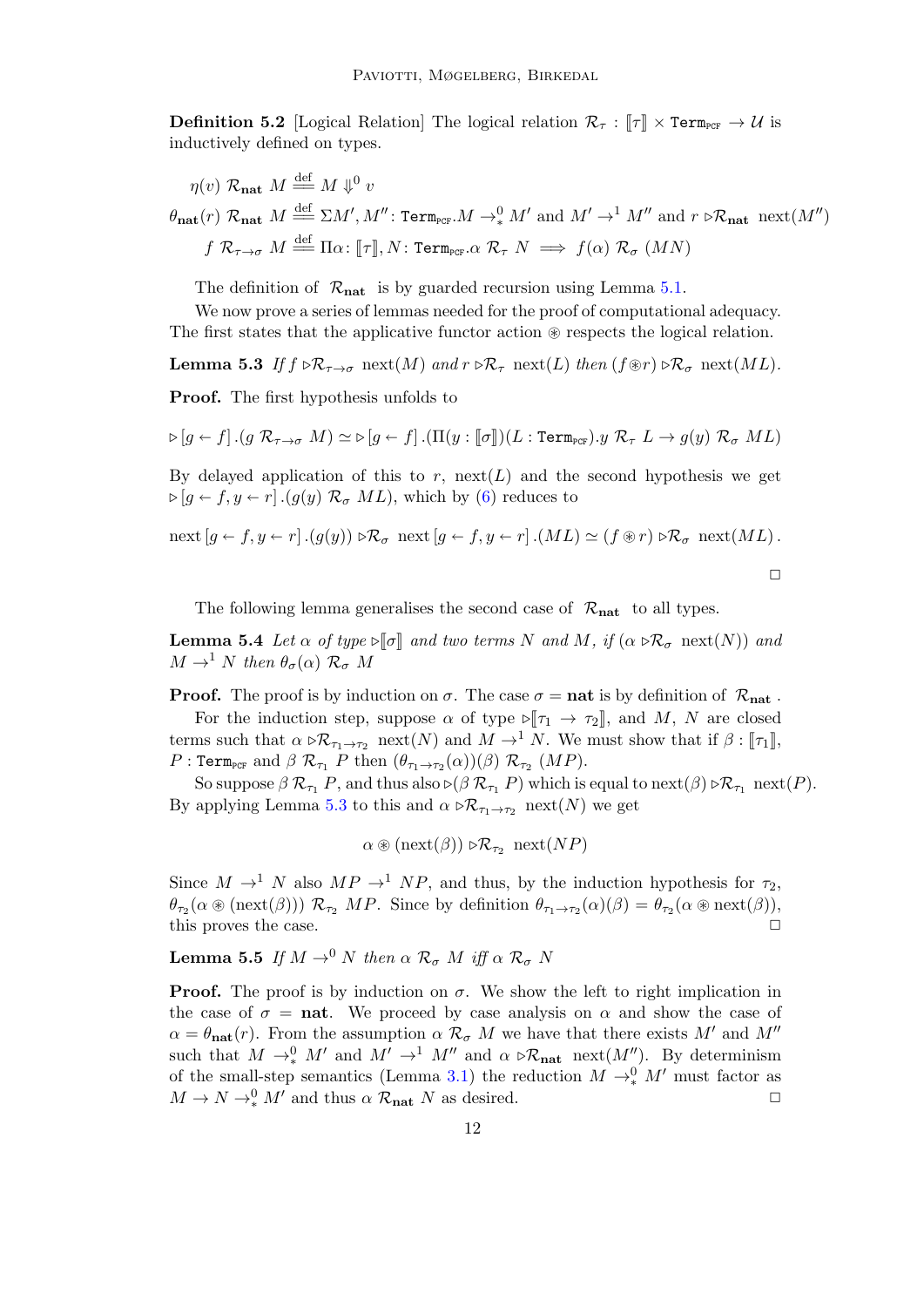We can now finally prove the fundamental lemma, which can be thought of as a strengthened induction hypothesis for computational adequacy, generalised to open terms.

<span id="page-12-0"></span>Lemma 5.6 (Fundamental Lemma) Let  $\Gamma \vdash t : \tau$ , suppose  $\Gamma \equiv x_1 : \tau_1, \cdots, x_n$ :  $\tau_n$  and  $t_i : \tau_i$ ,  $\alpha_i : \llbracket \tau_i \rrbracket$  and  $\alpha_i \mathcal{R}_{\llbracket \tau_i \rrbracket}$  t<sub>i</sub> for  $i \in \{1, \ldots, n\}$ , then  $\llbracket t \rrbracket(\boldsymbol{\alpha}) \mathcal{R}_{\tau}$  t $[t/x]$ 

Proof. The proof is by induction on the height of the typing judgement, and we just show the two most difficult cases.

<span id="page-12-2"></span>We start off by the case  $\Gamma \vdash Y_{\sigma} M : \sigma$ . The argument is by guarded recursion: we assume

<span id="page-12-1"></span>
$$
\triangleright (\llbracket Y_{\sigma} \ M \rrbracket(\pmb{\alpha}) \ \mathcal{R}_{\sigma} \ (Y_{\sigma} \ M)(\llbracket t/x \rrbracket)) \tag{7}
$$

and prove  $[\![Y_\sigma \ M]\!](\alpha) \mathcal{R}_\sigma (Y_\sigma M)([t/x])$ . By induction hypothesis we know  $\llbracket M \rrbracket(\alpha) \mathcal{R}_{\sigma \to \sigma} M[t/x],$  hence we derive  $\bowtie \llbracket M \rrbracket(\alpha) \mathcal{R}_{\sigma \to \sigma} M[t/x],$  i.e.,

$$
\triangleright (\Pi \alpha : [\![\sigma]\!].N : \text{Term}_{\text{PCF}}.\ \alpha \ \mathcal{R}_{\sigma} \ N \Rightarrow [\![M]\!](\alpha)(\alpha) \ \mathcal{R}_{\sigma} \ \ (M[\![t/x]\!])\!) \tag{8}
$$

Applying  $(8)$  to  $(7)$  we get

$$
\triangleright (\llbracket M \rrbracket(\boldsymbol{\alpha})(\llbracket Y_{\sigma} \ M \rrbracket(\boldsymbol{\alpha})) \ \mathcal{R}_{\sigma} \ (M[\boldsymbol{t}/\boldsymbol{x}](Y_{\sigma} \ M[\boldsymbol{t}/\boldsymbol{x}])))
$$

which is equal as types to

$$
\triangleright([\![M(\mathbf{Y}_{\sigma} \ M)]\!](\alpha) \ \mathcal{R}_{\sigma} \ (M(\mathbf{Y}_{\sigma} \ M))\!](t/x] \approx \text{next}([\![M(\mathbf{Y}_{\sigma} \ M)]\!](\alpha)) \triangleright \mathcal{R}_{\sigma} \ \text{next}((M(\mathbf{Y}_{\sigma} \ M))\!](t/x])
$$

Thus, by Lemma [5.4](#page-11-1)

$$
\theta_{\sigma}(\text{next}([\![M(\mathrm{Y}_{\sigma} \ M)]\!](\boldsymbol{\alpha}))) \ \mathcal{R}_{\sigma} \ (\mathrm{Y}_{\sigma} \ M)([t/x])
$$

and as  $\delta_{\sigma} = \theta_{\sigma} \circ$  next, by Lemma [4.1](#page-7-0)

$$
[\![\mathbf{Y}_{\sigma} \ M]\!](\alpha) \ \mathcal{R}_{\sigma} \ (\mathbf{Y}_{\sigma} \ M)([t/x])
$$

as desired.

Now the case of  $\Gamma \vdash$  ifz L M N :  $\sigma$ . This case can be proved by showing that

<span id="page-12-3"></span>
$$
[\![\lambda y.\, \text{ifz } y \ M \ N ]\!](\alpha) \ \mathcal{R}_{\mathbf{nat} \to \sigma} \ (\lambda y. \text{ifz } y \ M \ N )[t/x]
$$

and then applying this to the induction hypothesis  $\llbracket L \rrbracket(\alpha) \mathcal{R}_{\text{nat}} L[t/x]$ . The argument is by guarded recursion. Assume

$$
\triangleright (\llbracket \lambda y. \text{ if } y \ M \ N \rrbracket(\pmb{\alpha}) \ \mathcal{R}_{\mathbf{nat} \to \sigma} \ (\lambda y. \text{ if } y \ M \ N) [\pmb{t}/\pmb{x}] ) \tag{9}
$$

We must show that if  $\beta$  :  $\lbrack \lbrack \mathbf{n} \mathbf{at} \rbrack$ ,  $L$  : Term<sub>PCF</sub> and  $\beta$   $\mathcal{R}_{\mathbf{n} \mathbf{at}}$   $L$  then

$$
[\![\lambda y.\, \text{ifz } y \ M \ N ]\!](\alpha)(\beta) \ \mathcal{R}_\sigma \ ((\lambda y.\, \text{ifz } y \ M \ N)[\bm{t}/\bm{x}](L))
$$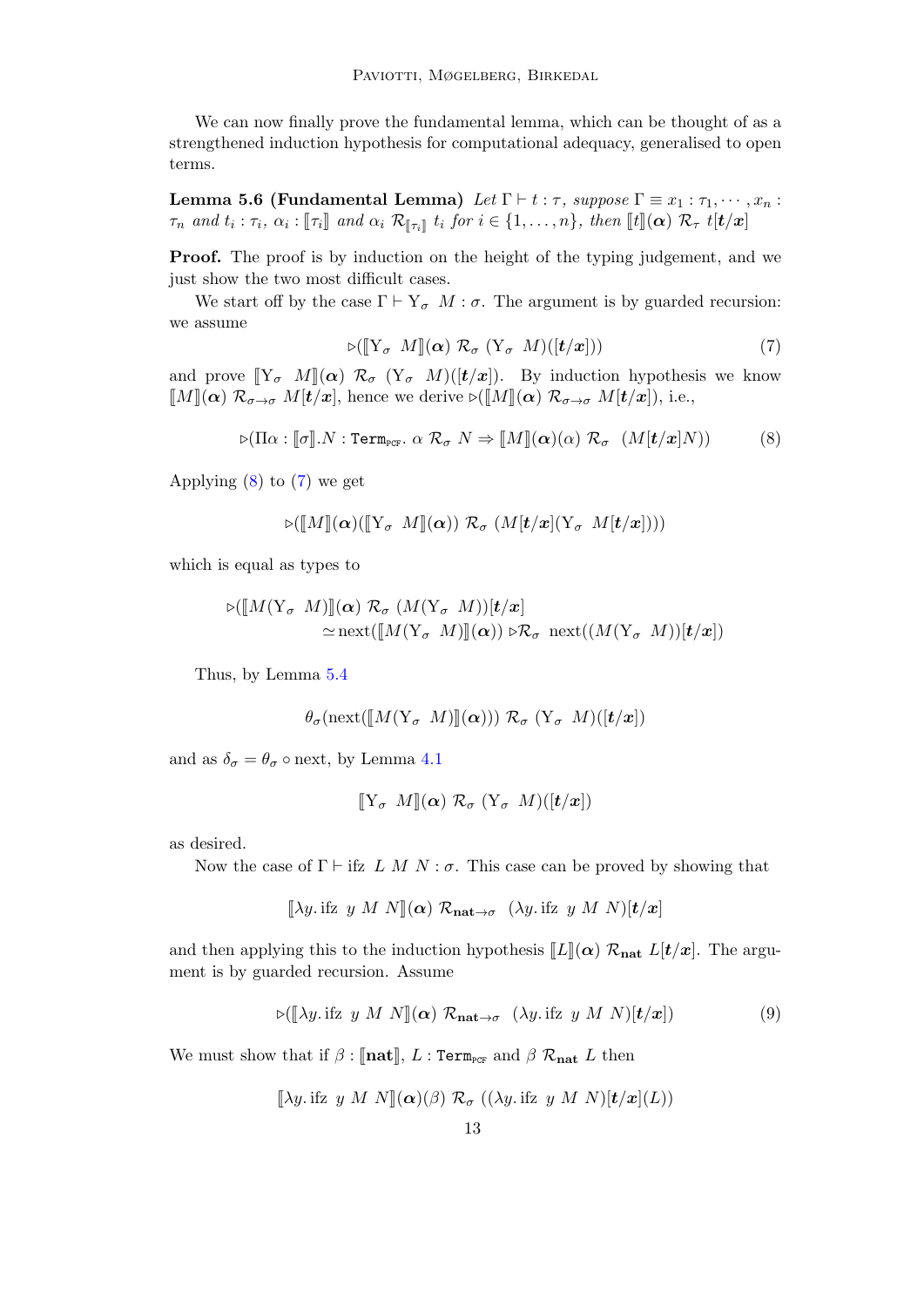We proceed by case analysis on  $\beta$ . The interesting case is  $\beta = \theta_{\text{nat}}(r)$ . Here r is of type  $\varphi$ [nat] and L : Term<sub>PCF</sub>. The hypothesis  $\theta_{\text{nat}}(r)$   $\mathcal{R}_{\text{nat}}$  L states that there exist  $L', L'' : \texttt{Term}_{\texttt{PCF}} \text{ s.t. } L \rightarrow_*^0 L', L' \rightarrow_{}^1 L'' \text{ and }$ 

<span id="page-13-2"></span>
$$
r \triangleright \mathcal{R}_{\text{nat}} \operatorname{next}(L'') \tag{10}
$$

Since [\(9\)](#page-12-3) is equal to

$$
(\mathrm{next}([\![\lambda y\!\cdot\! \mathrm{ifz}\; y\; M\; N]\!](\alpha))) \triangleright \mathcal{R}_{\mathbf{nat}\to\sigma} \; \mathrm{next}((\lambda y\! \mathrm{ifz}\; y\; M\; N)[\boldsymbol{t}/x])
$$

We can apply Lemma [5.3](#page-11-0) to that and  $(10)$  to get (using Lemma [5.5\)](#page-11-2)

$$
(\mathrm{next}([\lambda y.\,\mathrm{ifz}\,\, y\,\, M\,\, N](\alpha))\circledast r)\circ \mathcal{R}_{\sigma}\,\,\mathrm{next}(\mathrm{ifz}\,\, L''\,\, M[t/x]\,\, N[t/x])
$$

By Lemma [5.4](#page-11-1) with  $L' \rightarrow^1 L''$  this implies

$$
\theta_{\sigma}(\text{next}([\lambda y.\text{ifz } y \ M \ N](\alpha)) \circledast r) \mathcal{R}_{\sigma} (\text{ifz } L' \ M[t/x] \ N[t/x])
$$

and by Lemma [4.2](#page-8-1) along with repeated application of Lemma [5.5](#page-11-2) this implies

$$
[\![\lambda y.\, \text{ifz } y \ M \ N ]\!](\alpha)(\beta) \ \mathcal{R}_{\sigma} \ (\lambda y. \text{ifz } y \ M \ N )\!t/x](L)
$$

thus getting what we wanted.  $\Box$ 

We have now all the pieces in place to prove adequacy.

<span id="page-13-3"></span>**Theorem 5.7 (Computational Adequacy)** If  $M$  is a closed term of type nat then  $M \Downarrow^k v$  iff  $\llbracket M \rrbracket(*) = \delta^k \llbracket v \rrbracket$ .

Proof. The left to right implication is soundness (Theorem [4.5\)](#page-9-1). For the right to left implication note first that the Fundamental Lemma (Lemma [5.6\)](#page-12-0) implies  $\delta^k([\![v]\!])$   $\mathcal{R}_{\text{nat}} M$ . To complete the proof it suffices to show that  $\delta^k_{\text{nat}}([\![v]\!])$   $\mathcal{R}_{\text{nat}} M$ <br>implies  $M \overset{\text{def}}{=} k$  as implies  $M \Downarrow^k v$ .

This is proved by guarded: the case of  $k = 0$  is immediate by definition of  $\mathcal{R}_{nat}$ . If  $k = k' + 1$  first assume  $\delta_{\text{nat}}^k([\![v]\!])$   $\mathcal{R}_{\text{nat}} M$ . By definition of  $\mathcal{R}$  there exist  $M'$  and  $M''$  such that  $M \to_*^0 M'$ ,  $M' \to^1 M''$  and next $(\delta_{\text{nat}}^{k-1}([\![v]\!])) \triangleright \mathcal{R}_{\text{nat}}$  next $(M'')$  which is type equal

<span id="page-13-1"></span>Remark 5.8 In the topos of trees model  $\llbracket \textbf{nat} \rrbracket(n) \cong \{1, \ldots, n\} \times \mathbb{N} + \{\perp\}.$  Values are modelled as elements of the form  $(1, k)$  and  $\delta$  is defined as  $\delta(j, k) = (j + 1, k)$  if  $j < n$  and  $\delta(n, k) = \bot$ . Thus, if a term M diverges, then  $\llbracket M \rrbracket(*) = \delta^k \llbracket v \rrbracket$  holds at stage *n* whenever  $k \geq n$  explaining the need for  $M \Downarrow^k v$  to be true also at stage *n* when  $k \geq n$ .

### <span id="page-13-0"></span>6 The external viewpoint

The adequacy theorem is a statement formulated entirely in gDTT, relating two notions of semantics also formulated entirely in gDTT. While we believe that gDTT is a natural setting to do semantics in, and that the result therefore is interesting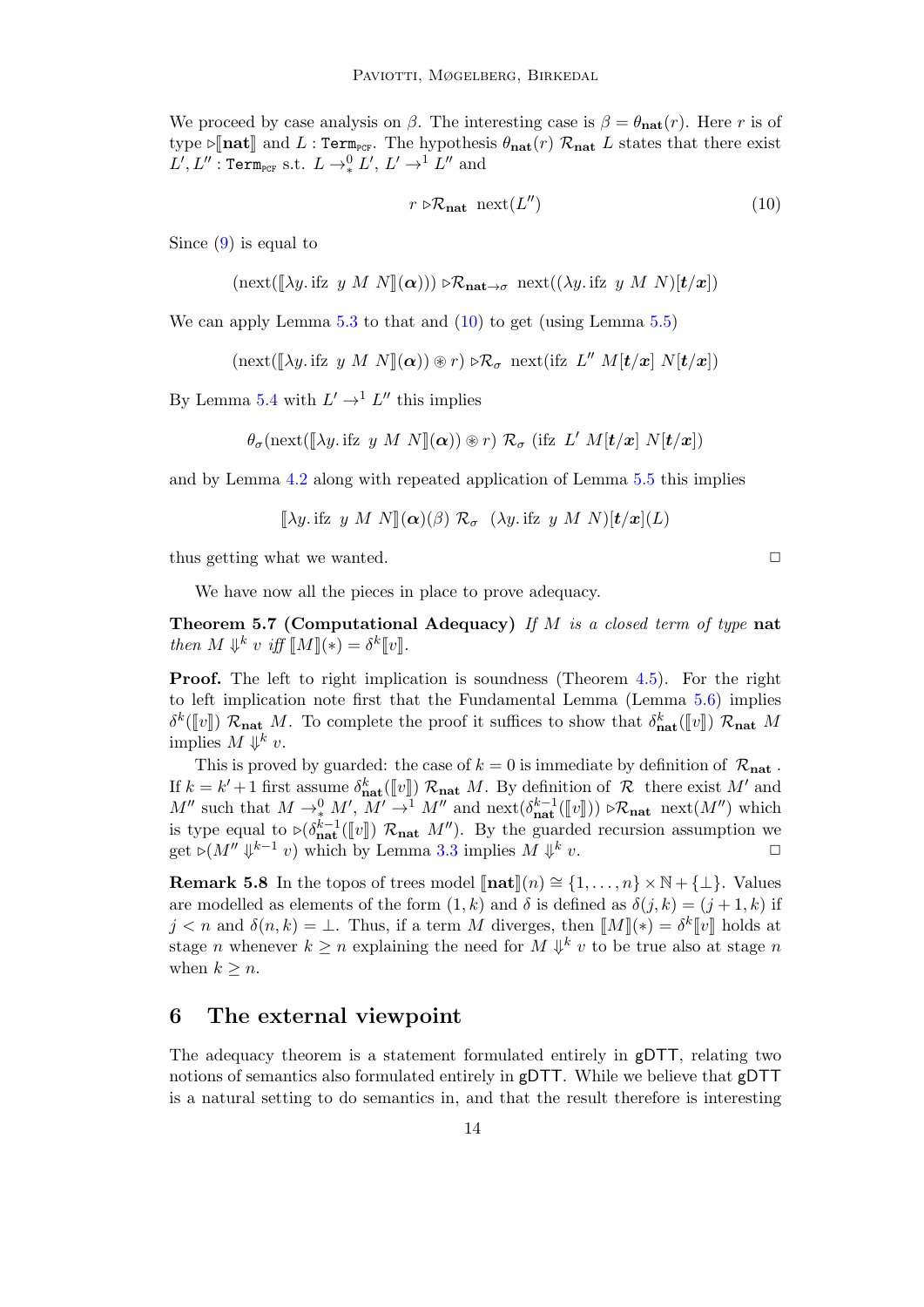in its own right, it is still natural to ask what we proved in the "real world". One way of formulating this question more precisely is to use the interpretation of gDTT in the topos of trees (henceforth denoted by  $(-)$ ). For example, the types of PCF types, terms and values are inductively defined types, which are interpreted as constant presheaves over the corresponding sets of types, terms and values. Types of PCF as understood in set theory, thus correspond bijectively to global elements of (Type<sub>pcF</sub>), which by composing with the interpretation of PCF defined in gDTT gives rise to an object in the topos of trees. Likewise, a PCF term gives rise to a morphism in the topos of trees. Thus, essentially by composing the interpretation of PCF given above with the interpretation of gDTT, we get an interpretation of PCF into the topos of trees, which we will denote by  $\llbracket - \rrbracket_{\text{ext}}$ .

We denote by  $M \Downarrow_{\texttt{ext}}^k v$  the usual external formulation of the big-step semantics for PCF obtained from Figure [2](#page-4-0) by removing  $\triangleright$ s and replacing dependent sums by existential quantifiers (see e.g. [\[10\]](#page-16-3)).

**Lemma 6.1** The type  $(M \Downarrow^k Q)$  is globally inhabited iff there exists a value v such that  $M \Downarrow^k$  as and  $O(\omega)$  is globally inhabited. that  $M \Downarrow_{ext}^k v$  and  $(Q(v))$  is globally inhabited.

**Proof.** The proof is by induction over  $k$  and then  $M$ . Here we sketch the fix-point case. The object  $(\mathbb{Y}_{\sigma} M \Downarrow^{k+1} Q)$  is globally inhabited iff  $(\triangleright (M(\mathbb{Y}_{\sigma} M) \Downarrow^{k} Q))$  is globally inhabited. Since the set of global elements of an object A is isomorphic to globally inhabited. Since the set of global elements of an object  $A$  is isomorphic to the set of global elements of  $\triangleright A$ , the latter holds iff  $(M(Y_{\sigma} M) \Downarrow^k Q)$  is globally inhabited inhabited.

By induction hypothesis,  $\left(M(Y_{\sigma} M) \Downarrow^{k} Q\right)$  is globally inhabited iff there exists<br>also a guab that  $M(Y_{\sigma} M) \Downarrow^{k}$  as and  $\left(M(\omega)\right)$  is globally inhabited. The former a value v such that  $M(Y_{\sigma} M) \Downarrow_{\text{ext}}^k v$  and  $(Q(v))$  is globally inhabited. The former holds if  $X = M \Downarrow_{\text{ext}}^{k+1} v$  thus concluding the proof holds iff  $Y_{\sigma}$   $M \Downarrow_{\text{ext}}^{k+1} v$ , thus concluding the proof.

As a special case, Theorem [5.7](#page-13-3) states that  $(M \Downarrow^k v)$  is inhabited by a global<br>part if  $\mathbb{F}(\mathbb{F}M)(v) = sk\mathbb{F}v$  is inhabited by a global element. Since the topes of element iff  $(\llbracket M \rrbracket(*) = \delta^k \llbracket v \rrbracket)$  is inhabited by a global element. Since the topos of trees is a model of extensional type theory, the latter holds precisely when  $\llbracket M \rrbracket_{\texttt{ext}} =$  $\delta^{k}[\![v]\!]_{\texttt{ext}}.$ 

<span id="page-14-1"></span>Theorem 6.2 (Computational Adequacy, externally)  $If \vdash M : \sigma$  with  $\sigma$  a ground type, then  $M \Downarrow_{ext}^k v$  iff  $[M]_{ext}(*) = \delta^k [v]_{ext}$ 

Theorem [6.2](#page-14-1) is a restatement of Escardo's adequacy result for PCF in metric spaces [\[10,](#page-16-3) Theorem 4.1]. Precisely, Escardo's model construction uses complete bounded ultrametric spaces. Since the spaces used are all bisected, Escardo's model can be embedded in the topos of trees [\[6,](#page-15-1) Section 5] and up to this embedding, his model agrees with the externalisation of the model constructed in this paper.

### <span id="page-14-0"></span>7 Discussion and Future Work

In earlier work, it has been shown how guarded type theory can be used to give abstract accounts of operationally-based step-indexed models [\[6](#page-15-1)[,15\]](#page-16-0). There the operational semantics of the programming language under consideration is also defined inside guarded type theory, but there are no explicit counting of steps (indeed, part of the point is to avoid the steps). Instead, the operational semantics is defined by the transitive closure of a single-step relation  $-$  and, importantly, the transitive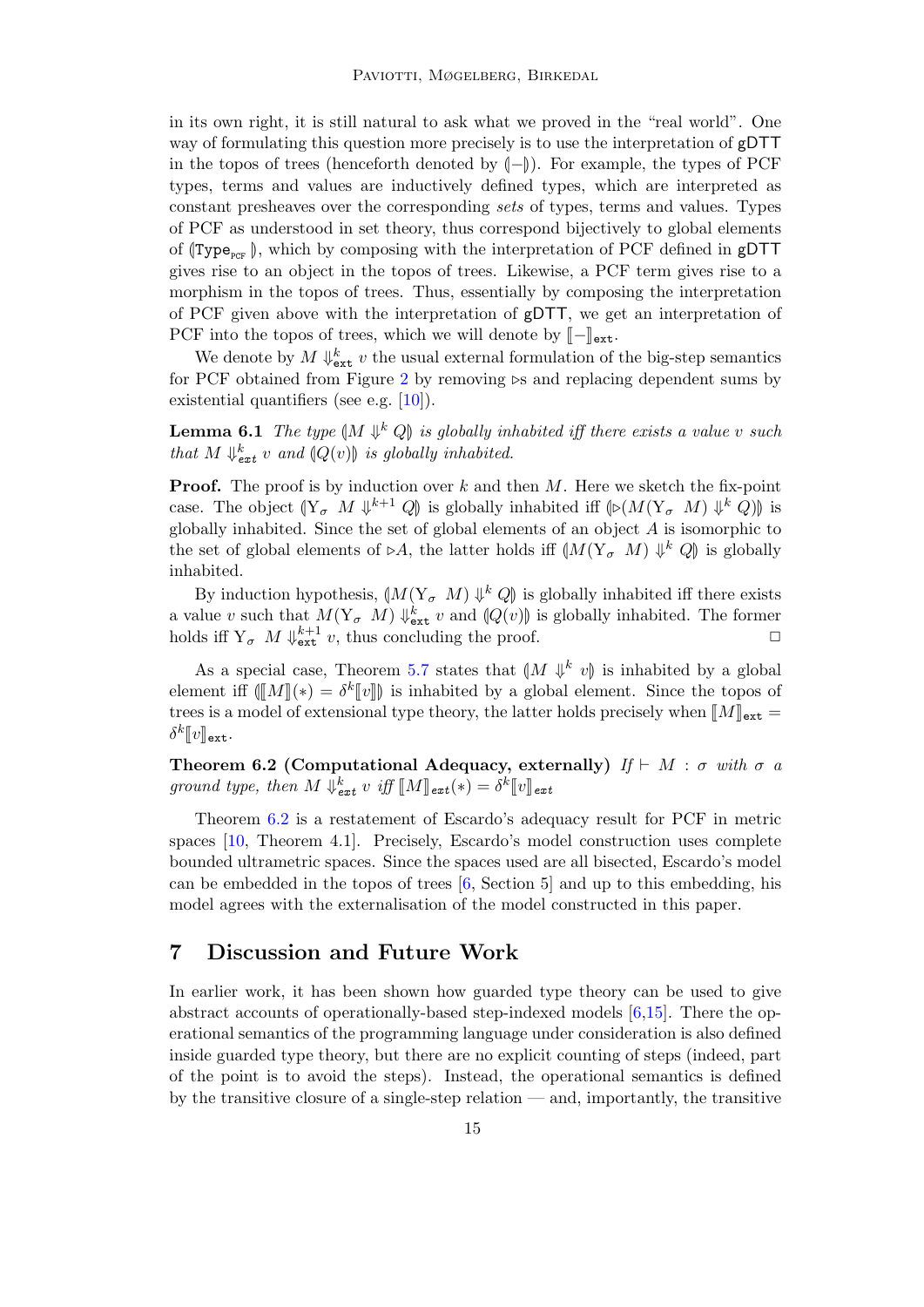closure is defined by a fixed point using guarded recursion. Thus some readers might be surprised that we use a step-counting operational semantics here. The reason is simply that we want to show, in the type theory, that the denotational semantics is adequate with respect to an operational semantics and since the denotational semantics is intensional and steps thus matter, we also need to count steps in the operational semantics to formulate adequacy.

In previous work [\[6\]](#page-15-1) we have studied the internal topos logic of the topos of trees model of guarded recursion and used this for reasoning about advanced programming languages. In this paper, we could have likewise chosen to reason in topos logic rather than type theory. We believe that the proofs of soundness and computational adequacy would have gone through also in this setting, but the interaction between the  $\triangleright$  type modality and the existential quantifiers in the topos of trees, makes this an unnatural choice. For example, one can prove the statement  $\exists k. \exists v. Y_{\text{nat}} (\lambda x.x) \Downarrow^k v$  in the internal logic using guarded recursion as follows: assume  $\triangleright (\exists k. \exists v. Y_{nat} (\lambda x. x) \Downarrow^k v)$ . Because **nat** is total and inhabited we can pull out the existentials by Theorem 2.7.4 in [\[6\]](#page-15-1) and derive  $\exists k.\exists v.\triangleright(Y_{nat} (\lambda x.x) \Downarrow^k v)$ which implies  $\exists k. \exists v. Y_{nat} (\lambda x.x) \Downarrow^k v$ . The corresponding statement in type theory:  $\sum k, v$ . Y<sub>nat</sub>  $(\lambda x.x)$   $\Downarrow^k v$  is not derivable as can be proved using the topos of trees. Intuitively the difference is the constructiveness of the dependent sum, which allows us to extract the witnesses  $k$  and  $n$ .

In future work, we would like to explore models of FPC (i.e., PCF extended with recursive types) and also investigate how to define a more extensional model by quotienting the present intensional model. The latter would be related to Escardo's results in [\[10\]](#page-16-3).

# Acknowledgement

We thank Ales<sup>S</sup> Bizjak for fruitful discussions.

### References

- <span id="page-15-0"></span>[1] Andrew W Appel, Paul-André Melliès, Christopher D Richards, and Jérôme Vouillon. A very modal model of a modern, major, general type system. In POPL, pages 109–122, 2007.
- <span id="page-15-3"></span>[2] Robert Atkey and Conor McBride. Productive coprogramming with guarded recursion. In ICFP, pages 197–208, 2013.
- <span id="page-15-7"></span>[3] Nick Benton, Martin Hofmann, and Vivek Nigam. Abstract effects and proof-relevant logical relations. In POPL, 2014.
- <span id="page-15-5"></span>[4] Nick Benton, Andrew Kennedy, and Carsten Varming. Some domain theory and denotational semantics in coq. In Theorem Proving in Higher Order Logics, 22nd International Conference, TPHOLs 2009, Munich, Germany, August 17-20, 2009. Proceedings, pages 115–130, 2009.
- <span id="page-15-6"></span>[5] Lars Birkedal and Rasmus Ejlers Møgelberg. Intensional type theory with guarded recursive types qua fixed points on universes. In LICS, pages 213–222, 2013.
- <span id="page-15-1"></span>[6] Lars Birkedal, Rasmus Ejlers Møgelberg, Jan Schwinghammer, and Kristian Støvring. First steps in synthetic guarded domain theory: step-indexing in the topos of trees. LMCS, 8(4), 2012.
- <span id="page-15-2"></span>[7] Ales Bizjak, Lars Birkedal, and Marino Miculan. A model of countable nondeterminism in guarded type theory. In RTA-TLCA, pages 108–123, 2014.
- <span id="page-15-4"></span>[8] Aleš Bizjak, Hans Bugge Grathwohl, Ranald Clouston, Rasmus Ejlers Møgelberg, and Lars Birkedal. Guarded dependent type theory with coinductive types. Manuscript, 2015.